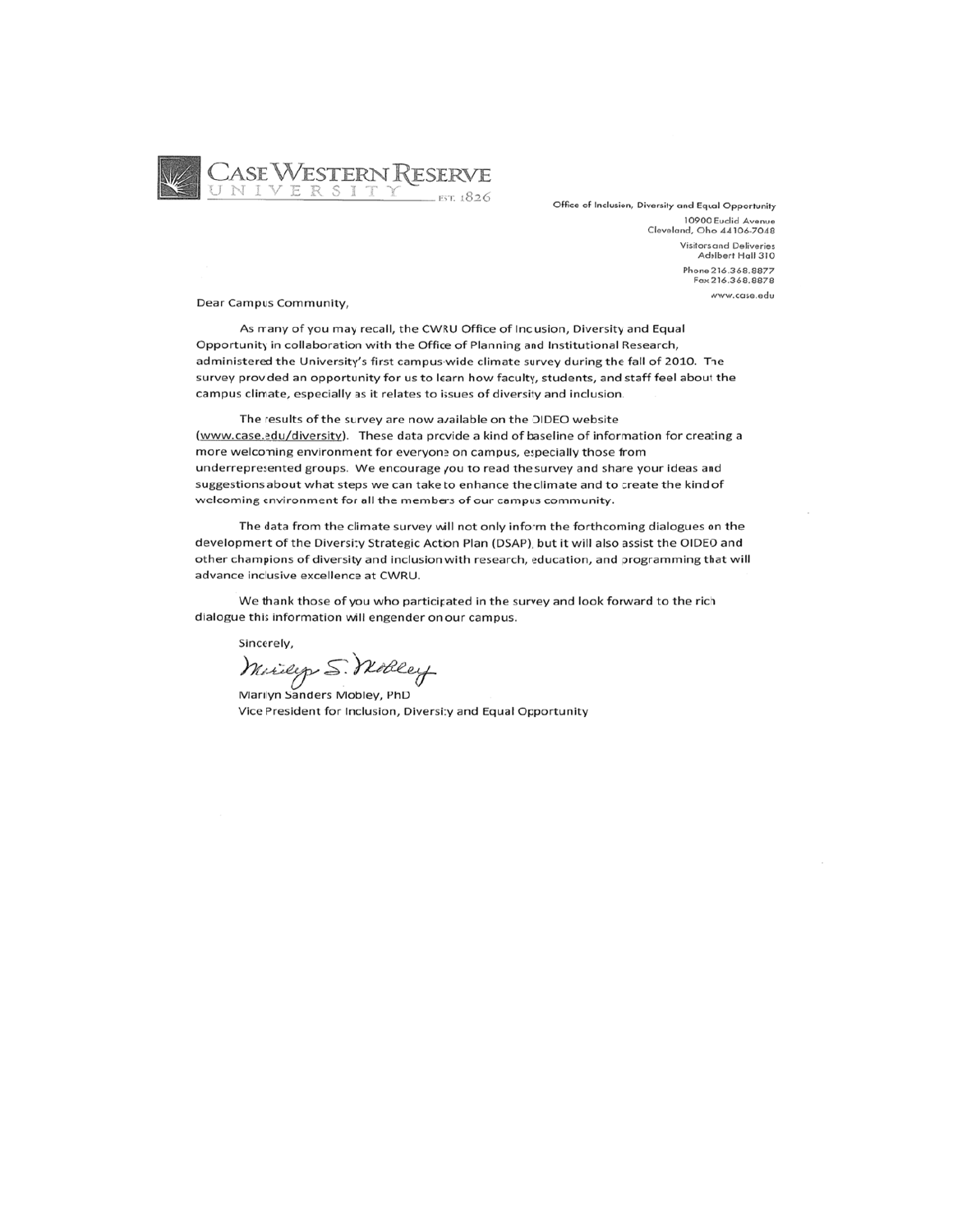### **2010‐2011 Climate Survey: Results on Common Questions**

Case Western Reserve University

#### **Introduction**

The CWRU Climate Survey was administered in the fall of 2010 to students, faculty, and staff as a way to assess the campus environment. The survey examines a number of issues related to climate, such as how comfortable the university is for participants, participants' experiences of discrimination, and participant interactions with their peers. Taken together, results of this survey can help the campus community better understand and address climate issues specific to the workplace and classroom.

A total of 3,045 undergraduate students, 3,787 graduate and professional students, 2,678 faculty members, and 3,220 staff members were surveyed. Responses were collected from 911 undergraduates (30%), 720 graduate students (19%), 631 faculty members (24%), and 1,387 staff members (43%).

#### **Common Questions**

Ten questions were asked of all faculty, staff, and students. In addition, six questions about diversity in classes and programs were asked of all faculty and students. Results from these questions allow comparison of how different campus constituencies perceive the environment for inclusion and diversity. This report highlights interesting differences among the four constituencies surveyed as well as differences both among and within groups by gender, race/ethnicity, and international status.<sup>[1](#page-1-0)</sup> Detailed results for each survey question begin on page 7.

#### **Comfort with the Campus Environment**

As shown in the chart below, large majorities agreed with the statement that "CWRU is a comfortable place for me." Among undergraduates, graduate students, and staff, more than half of respondents "strongly" agreed with the statement. However, faculty were significantly less likely than were other groups on campus to feel that CWRU is a comfortable place for them; 68% of faculty strongly or somewhat agreed that they felt comfortable at CWRU, compared to 85% of undergraduate students, 83% of graduate and professional students, and 82% of staff.



#### **CWRU is a comfortable place for me**

■ Strongly agree ■ Somewhat agree ■ Neither agree nor disagree ■ Somewhat disagree ■ Strongly disagree

<span id="page-1-0"></span> $1$  For those interested in more information about how we conducted the analysis, see page 5.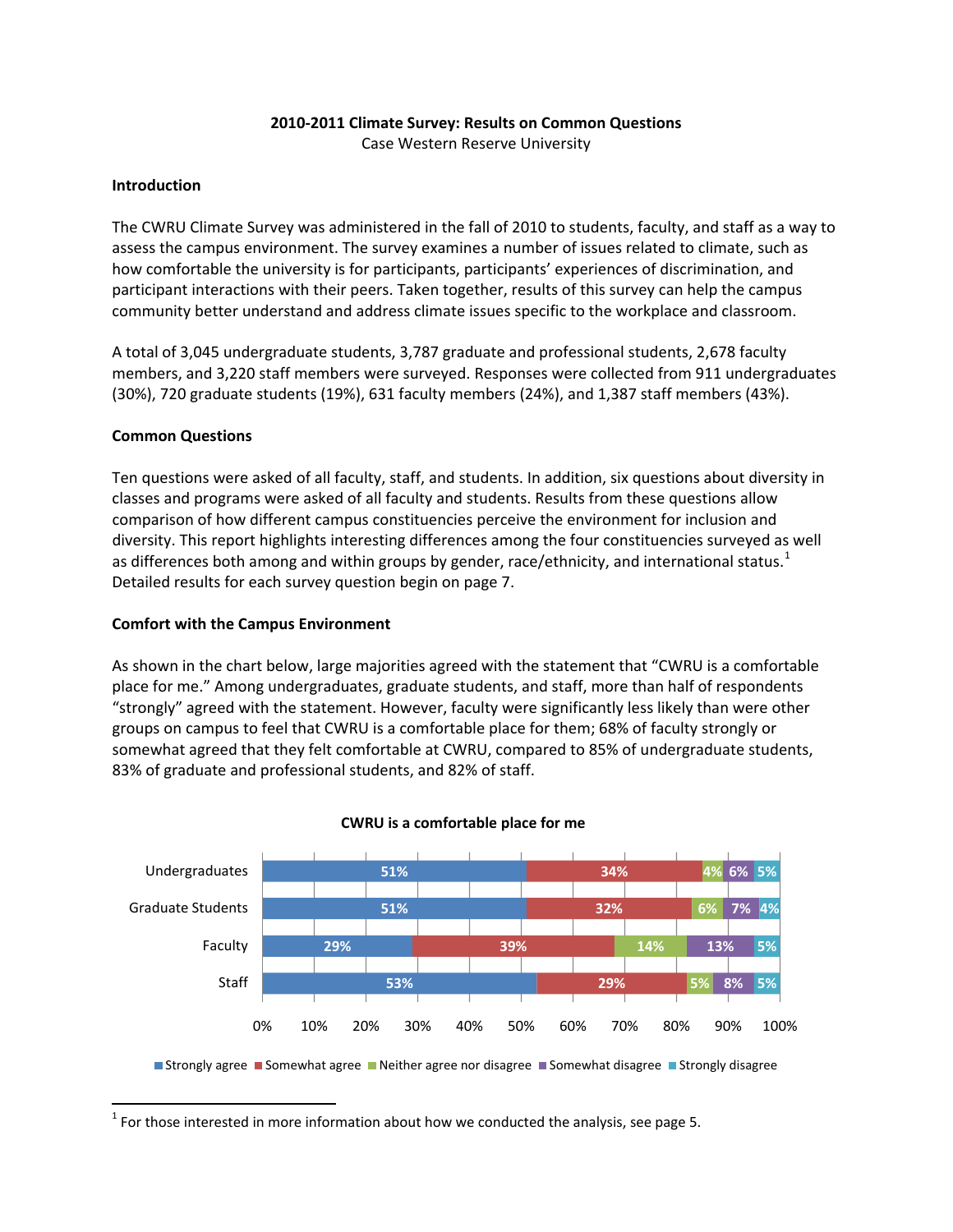### **Experiences of Discrimination**

Overall, only small percentages of respondents strongly agreed that they felt discriminated against at CWRU, whether on the basis of age, gender, ethnicity, or other factors.

| $\frac{1}{2}$ . The mass of the state of the state is the second material second second to the second of the second of the second of the second of the second of the second of the second of the second of the second of the seco |         |              |                                  |                             |
|-----------------------------------------------------------------------------------------------------------------------------------------------------------------------------------------------------------------------------------|---------|--------------|----------------------------------|-----------------------------|
|                                                                                                                                                                                                                                   | Faculty | <b>Staff</b> | Undergraduate<br><b>Students</b> | Graduate<br><b>Students</b> |
| Gender                                                                                                                                                                                                                            | 4%      | 5%           | 2%                               | 3%                          |
| Age                                                                                                                                                                                                                               | 3%      | 3%           | 1%                               | 3%                          |
| Racial, cultural, or ethnic background                                                                                                                                                                                            | 3%      | 5%           | 4%                               | 3%                          |
| Disability                                                                                                                                                                                                                        | 1%      | 2%           | 1%                               | 2%                          |
| Religious affiliation                                                                                                                                                                                                             | 1%      | 2%           | 3%                               | 2%                          |
| Sexual orientation                                                                                                                                                                                                                | $< 1\%$ | 2%           | 1%                               | 2%                          |
| Socioeconomic status                                                                                                                                                                                                              | 1%      | 3%           | 4%                               | 3%                          |

|  |  | Percent who "strongly agree" they have felt discriminated against at CWRU because of: |
|--|--|---------------------------------------------------------------------------------------|
|--|--|---------------------------------------------------------------------------------------|

Staff members were the most likely to report having felt discrimination. Specifically, staff were significantly more likely than at least one other group to agree that they had felt discrimination based on their age; racial, cultural, or ethnic background; disability; sexual orientation; or gender.

Perhaps not surprising, women were significantly more likely than men to say that they have felt discriminated against because of their gender. The most striking gender difference on this item was among faculty, where over a third of women (35%) either "strongly" or "somewhat" agreed that they felt discriminated against based on gender, compared to only 6% of men. In contrast, graduate students were the group with the smallest difference by gender on this item. Only 12% of female graduate students agreed that they felt discrimination based on gender, compared to 5% of male graduate students.

Women were also significantly more likely to agree that they had felt discriminated against because of their age. This difference held in each of the four groups analyzed, with women being twice as likely as men to agree that they felt age discrimination at least somewhat (14% of women surveyed, compared to 7% of men).

It should be noted that, regardless of these gender differences, women and men did not differ significantly in the extent to which they agreed that CWRU is a comfortable place for them.

Undergraduate students were the group most likely to agree that they had felt discrimination based on their religious affiliation (11% "somewhat" or "strongly"), an effect that was especially pronounced among undergraduate minority<sup>[2](#page-2-0)</sup> students (20%). As a whole, undergraduate students were also significantly more likely than graduate students and faculty to say they felt discrimination based on their socioeconomic status.

<span id="page-2-0"></span> $2$  For purposes of this report, "minority" includes U.S. citizens and permanent residents self-identified as African American, Latino, or American Indian. "Majority" includes those identified as White or Asian American.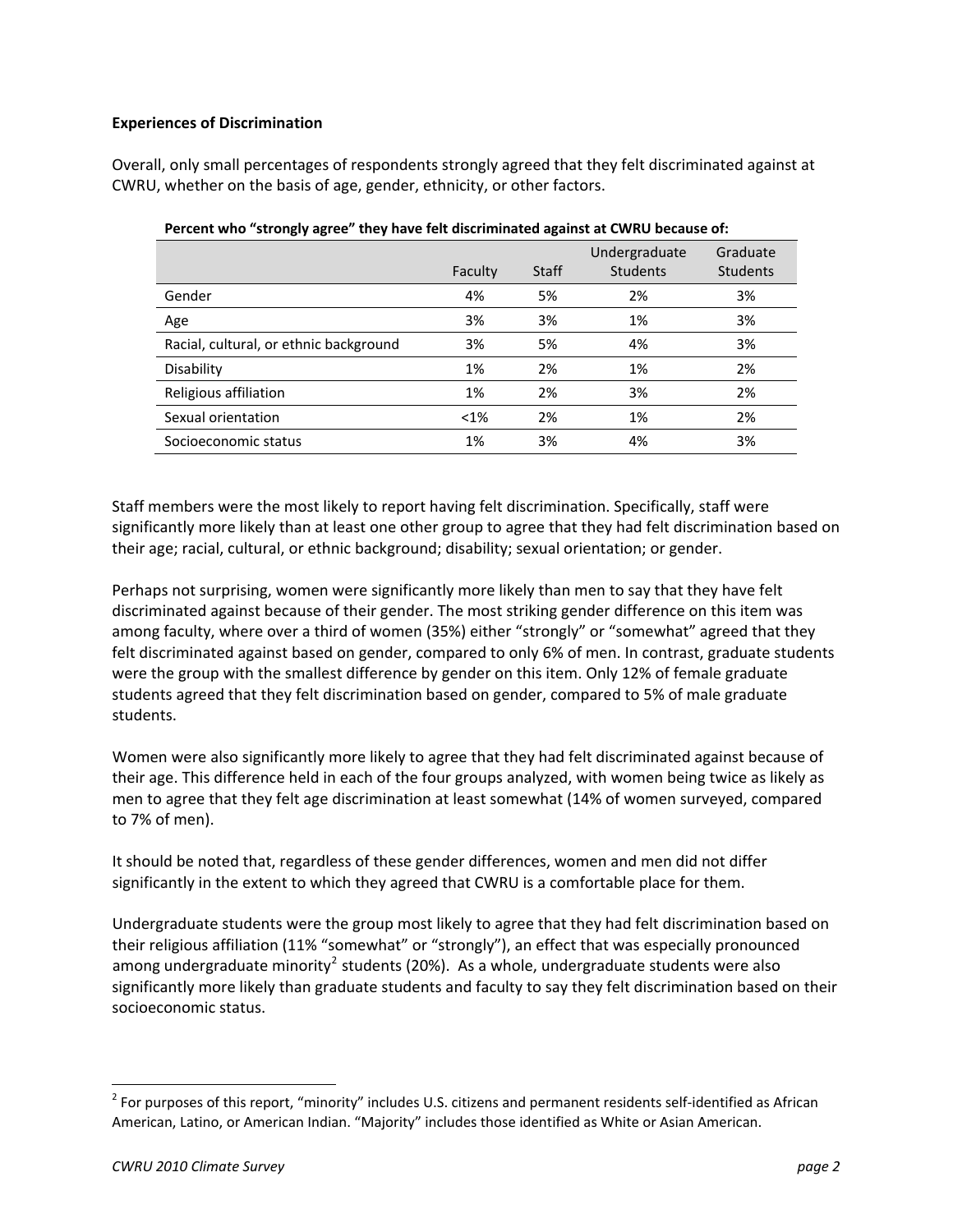Minority participants were significantly more likely than majority participants to agree that they had felt discriminated against because of their racial, cultural, or ethnic background. This finding held across all four groups but was especially evident among undergraduate and faculty participants, where over half of minority respondents at least somewhat agreed that they had felt discrimination based on their racial, cultural or ethnic background (52% and 55%, respectively), as shown in the following chart.



**I have felt discriminated against at CWRU because of my racial, cultural, or ethnic background**

Minority participants were more likely to agree that they felt discrimination based on their socioeconomic status, a difference that was especially pronounced among undergraduate minority students.

### **Campus Environment and Diversity**

More than half of faculty and students strongly agreed with the statement that "**a diversity of students enriches the CWRU environment**."[3](#page-3-0) Among students, female participants were significantly more likely than their male peers to agree. A significant overall difference by ethnicity was found for this item: specifically, minority participants were significantly *less* likely than their majority peers to feel that a diversity of students enriches the CWRU environment. However, follow‐up analyses revealed that this difference held for graduate students only; no significant difference by ethnicity was found among the undergraduate or faculty samples.

Faculty and staff were significantly less likely than were undergraduate and graduate students to agree that they were satisfied with the **gender ratio among faculty** members. Specifically, more than half of the students surveyed (59%) agreed that they were satisfied with the ratio of women and men faculty members, compared to only 41% of faculty and 43% of staff.

<span id="page-3-0"></span> $3$  Staff members were not asked this question.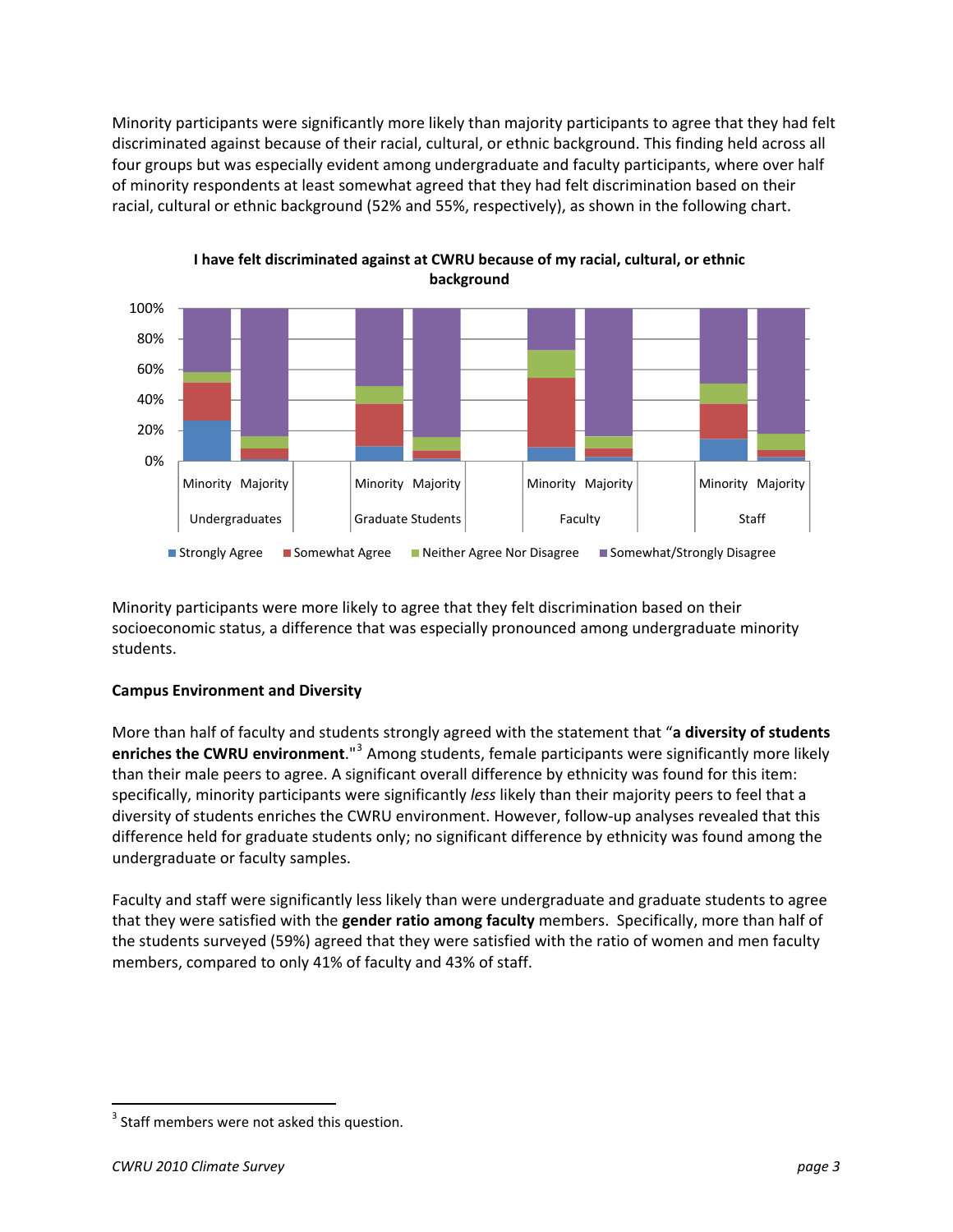

**I am satisfied with the ratio of women to men faculty members** (% "somewhat agree" or "strongly agree")

As the chart above indicates, women are less likely than men to be satisfied with the ratio of women and men faculty members. This difference held across all four of the groups surveyed, but was most pronounced among faculty, where only 34% of women agreed that they were satisfied with the ratio, compared to 46% of men.

More than 70% of respondents agreed somewhat or strongly that "**the CWRU environment encourages people of diverse racial, cultural, or ethnic backgrounds to meet**," and more than 80% agreed that "I have ample opportunities to meet people of different racial, cultural, or ethnic backgrounds." Compared to majority participants, minority participants were significantly less likely to feel that that the CWRU environment encourages people of diverse backgrounds to meet, although a majority (61%) agreed with the statement. Likewise, minority participants were less likely to feel that they have ample opportunities to meet people of different racial, cultural or ethnic backgrounds.

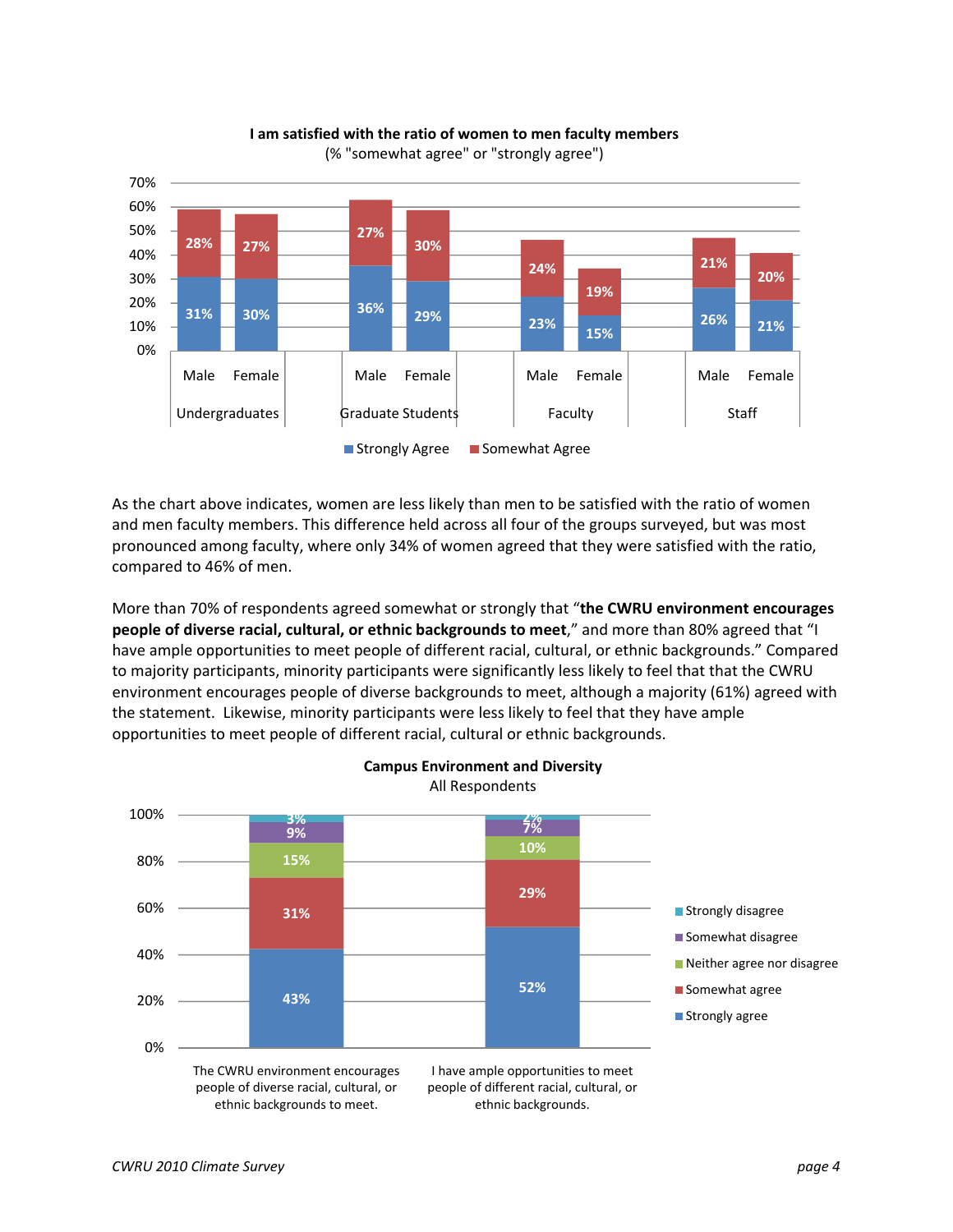#### **International Students**

Due to the small number of international faculty and staff who responded to the survey, we were only able to examine differences between domestic and international participants within the student populations. Results revealed that overall the vast majority of international students (81%) felt that CWRU was a comfortable place for them. However, international students were less likely than their domestic peers to agree, particularly among the undergraduate international population. It should be noted that only a small number of international undergraduates responded to the survey.

International undergraduate and graduate students were significantly more likely than their domestic peers to say they have felt discriminated against at CWRU because of their racial, cultural, or ethnic background. In the undergraduate population, 25% of international students agreed that they had felt discrimination at least somewhat; 30% of graduate international students agreed.

International undergraduates were also significantly less likely than their domestic peers to feel that CWRU offers ample ethnic/cultural programs as special events. Whereas nearly all of the domestic undergraduates agreed that CWRU offers ample ethnic/cultural programs (87%), only two‐thirds of international undergraduates agreed (67%).

#### **Reading the Detailed Results Tables**

There are two tables with results for each item on the survey. The first table simply indicates the number and percentage of participants within each constituency who answered the question with a given response. Since not every participant answered every question, numbers in the tables differ slightly by question.

The second table indicates, in boldface type, where there are significant differences within groups (p<.05) based on the results of a t‐test analysis. Specifically, the Office of Institutional Research conducted a series of t-tests to determine whether responses to each item differed significantly by gender and ethnicity within each of the four groups surveyed (undergraduate students, graduate students, faculty, and staff). Due to the small international populations among faculty and staff, we were only able to examine differences between native and international participants within the graduate and undergraduate populations.

### *Significance Testing:*

When we speak of "statistical significance" at the p<.05 level, we are essentially saying that we have at least 95% confidence that the differences between the groups are real, and did not occur by chance. Please note that the statistical techniques that were used take mean values, sample sizes, and standard deviations into account and are not based simply on the magnitude of the difference between groups. Because of this, differences that "look" small may, in fact, be significant whereas differences that "look" large are not.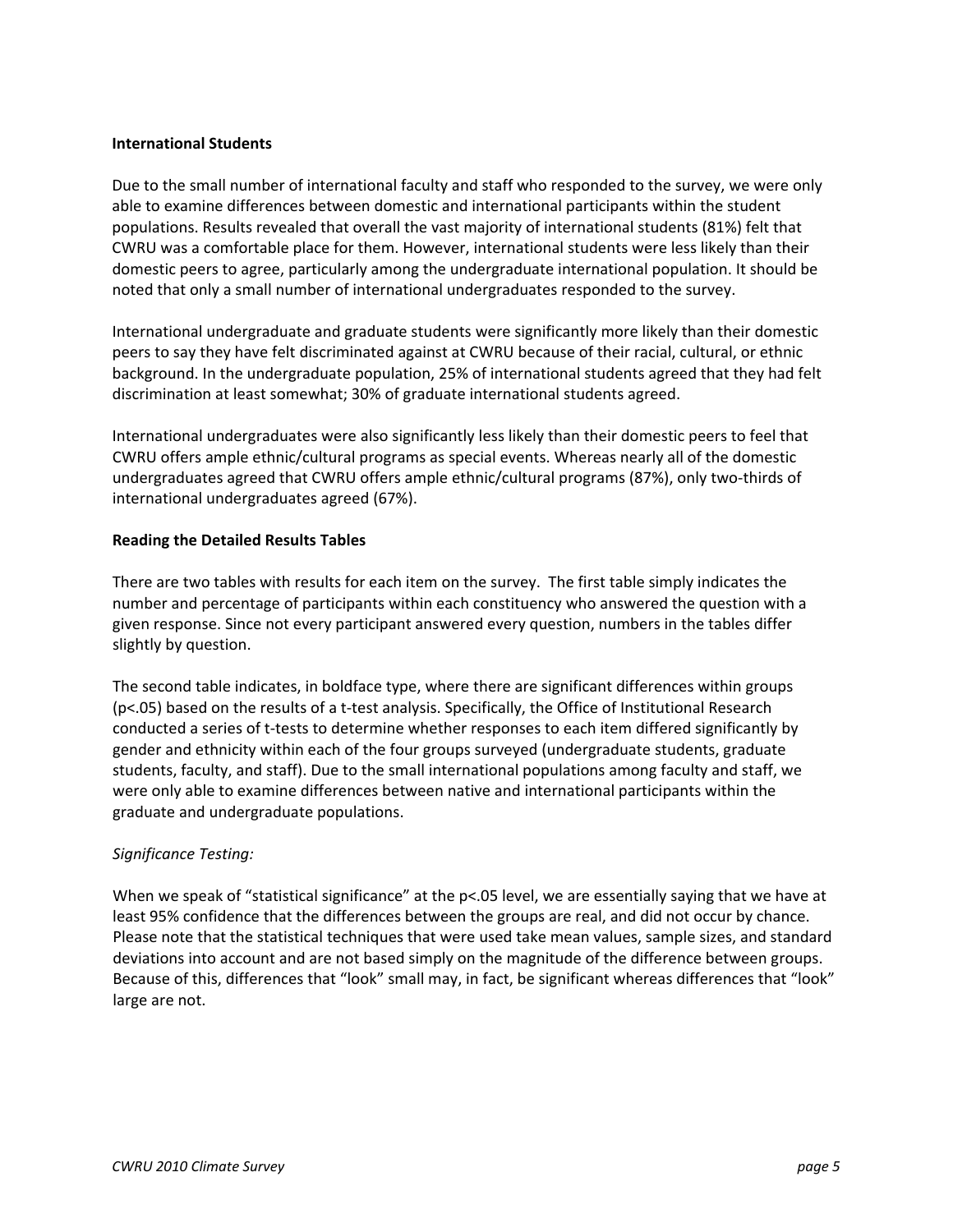We also tested for differences among the four groups studied. For these results, we conducted a one‐ way analysis of variance (ANOVA) for each of the dependent variables.<sup>[4](#page-6-0)</sup> There were a number of items where the two student groups did not differ from each other, and the faculty did not differ from the staff, but students differed from faculty and staff.

<span id="page-6-0"></span><sup>&</sup>lt;sup>4</sup> For those interested in statistics: Using the Bonferroni method for controlling Type I error rates for multiple comparisons, each ANOVA was tested at the .0125 level.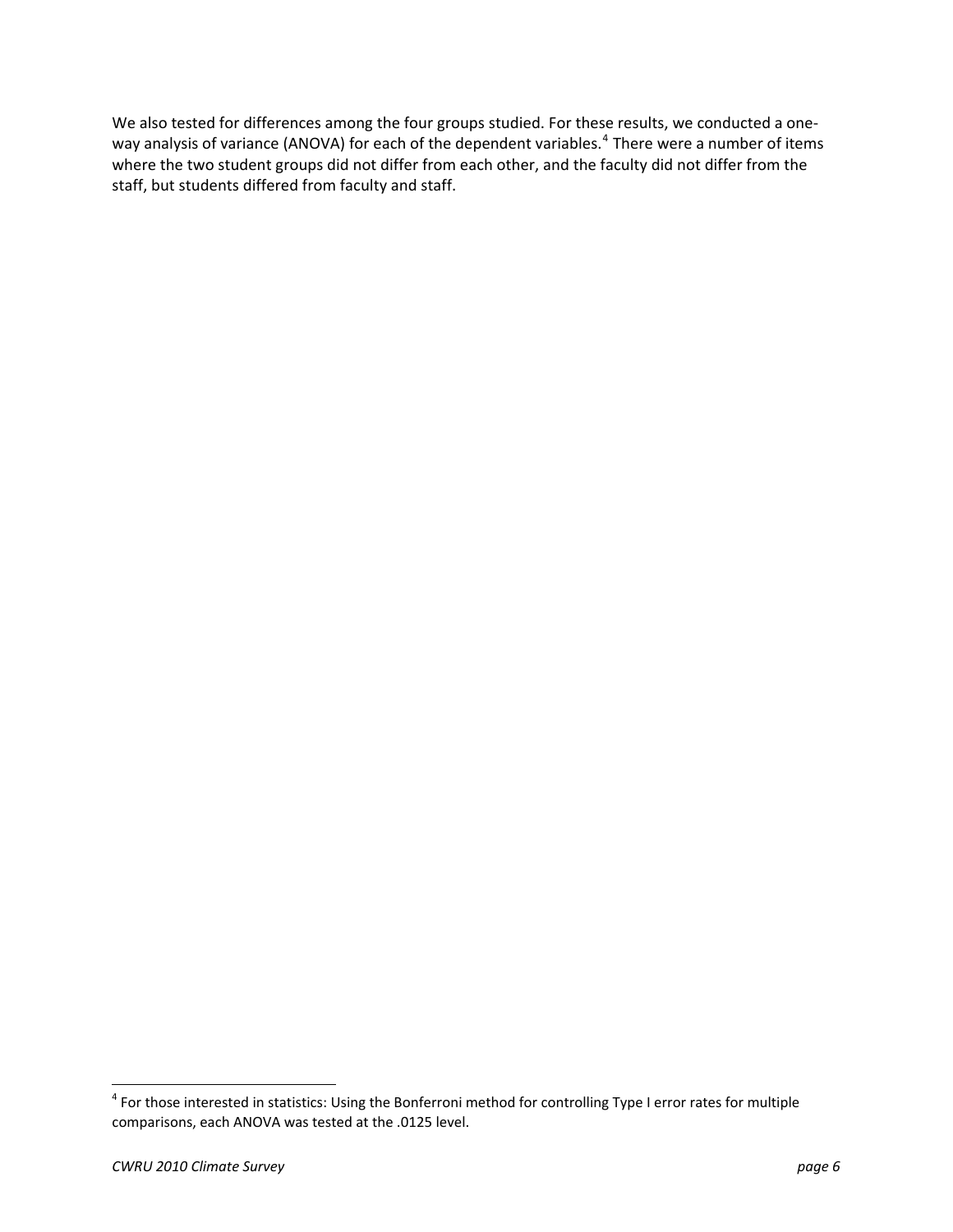#### **CWRU is a comfortable place for me.**

|                            | Undergraduate<br><b>Students</b> |      |                 | <b>Graduate</b> |         |      |              |      | All                 |      |
|----------------------------|----------------------------------|------|-----------------|-----------------|---------|------|--------------|------|---------------------|------|
| <b>Responses</b>           |                                  |      | <b>Students</b> |                 | Faculty |      | <b>Staff</b> |      | <b>Participants</b> |      |
|                            | n                                | %    | n               | %               | n       | %    | n            | %    | n                   | %    |
| Strongly disagree          | 39                               | 5%   | 28              | 4%              | 25      | 5%   | 66           | 5%   | 158                 | 5%   |
| Somewhat disagree          | 54                               | 6%   | 48              | 7%              | 66      | 13%  | 104          | 8%   | 272                 | 8%   |
| Neither agree nor disagree | 33                               | 4%   | 38              | 6%              | 69      | 14%  | 64           | 5%   | 204                 | 6%   |
| Somewhat agree             | 288                              | 34%  | 218             | 32%             | 198     | 39%  | 369          | 29%  | 1,073               | 32%  |
| Strongly agree             | 431                              | 51%  | 345             | 51%             | 149     | 29%  | 688          | 53%  | 1,613               | 49%  |
| Total                      | 845                              | 100% | 677             | 100%            | 507     | 100% | 1,291        | 100% | 3,320               | 100% |

| <b>Responses</b> | Undergraduate<br><b>Students</b> |     | Graduate<br><b>Students</b> |     | Faculty |     | <b>Staff</b> |     | All<br><b>Participants</b> |     |
|------------------|----------------------------------|-----|-----------------------------|-----|---------|-----|--------------|-----|----------------------------|-----|
|                  | n                                | %   | n                           | %   | n       | %   | n            | %   | n                          | %   |
| Male             | 436                              | 86% | 307                         | 85% | 288     | 69% | 410          | 84% | 1,441                      | 82% |
| Female           | 408                              | 85% | 368                         | 82% | 219     | 68% | 881          | 81% | 1,876                      | 80% |
|                  |                                  |     |                             |     |         |     |              |     |                            |     |
| Minority         | 53                               | 74% | 63                          | 73% | 25      | 56% | 223          | 80% | 364                        | 76% |
| Majority         | 650                              | 85% | 451                         | 86% | 474     | 70% | 973          | 82% | 2,548                      | 81% |
|                  |                                  |     |                             |     |         |     |              |     |                            |     |
| Domestic         | 825                              | 85% | 551                         | 84% |         |     |              |     | 1,376                      | 85% |
| International    | 20                               | 80% | 126                         | 81% |         |     |              |     | 146                        | 81% |

- Results of a series of t‐tests revealed **no significant differences by gender** in any of the above groupings.
- Further analysis revealed a significant difference overall by race/ethnicity among participants. Specifically, majority participants were significantly more likely than minority participants to agree that CWRU is a comfortable place for them. This significant difference was driven largely by students. Among both undergraduate and graduate students, **majority students were significantly more likely than their minority peers to agree** that CWRU was a comfortable place for them. Responses did not differ significantly by ethnic background among faculty and staff.
- A **significant overall difference** was found between domestic and international students. Specifically, international students were less likely than their domestic peers to agree that CWRU is a comfortable place for them. This significant difference held among undergraduate students but not among graduate students.
- When examining differences between the four groups, we found that **faculty were significantly less likely than students and staff to agree** that CWRU is a comfortable place for them.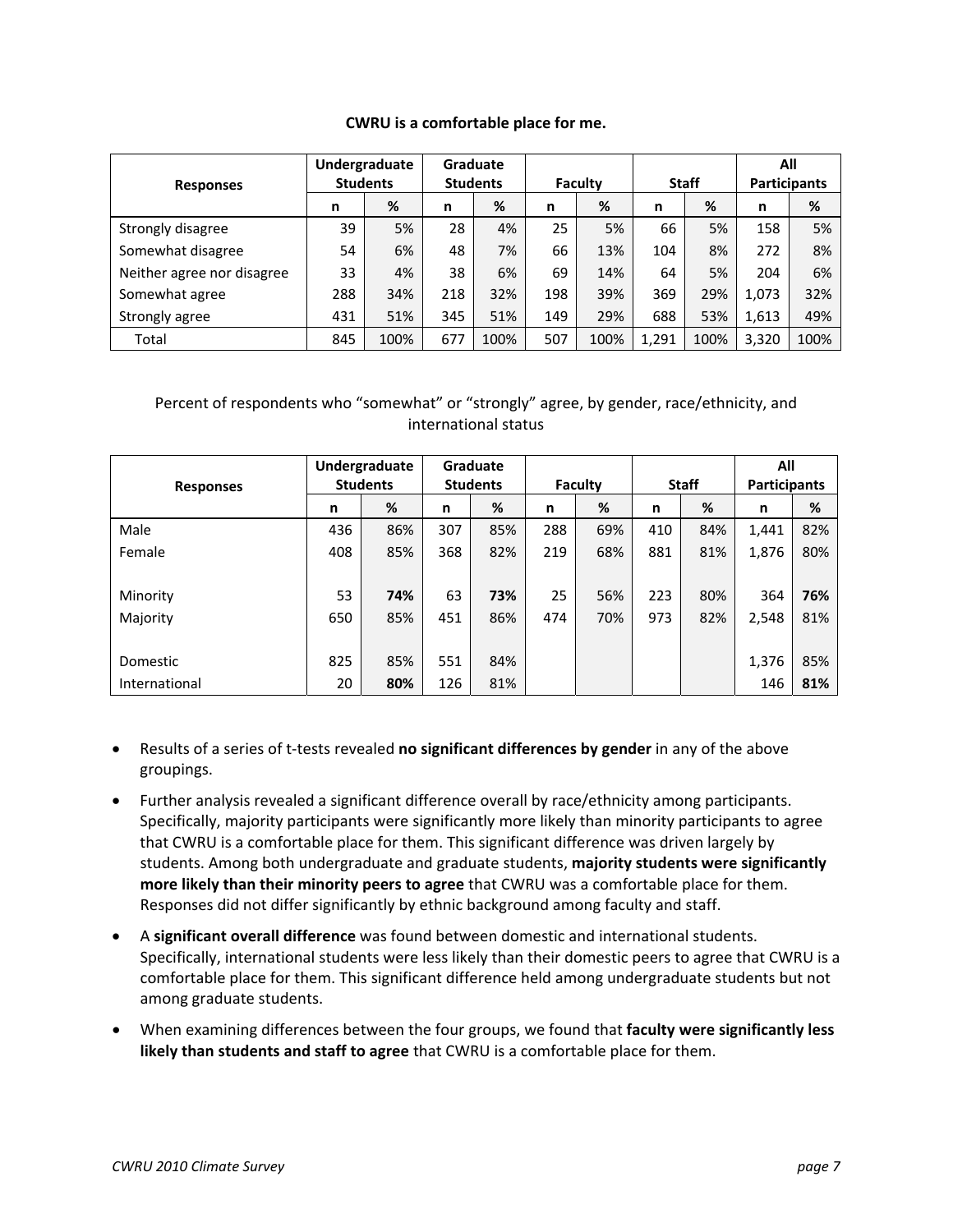| I have felt discriminated against at CWRU because of my age. |  |  |
|--------------------------------------------------------------|--|--|
|--------------------------------------------------------------|--|--|

|                            | Undergraduate<br><b>Students</b> |      |                 | <b>Graduate</b> |         |      |              |      | All                 |      |
|----------------------------|----------------------------------|------|-----------------|-----------------|---------|------|--------------|------|---------------------|------|
| <b>Responses</b>           |                                  |      | <b>Students</b> |                 | Faculty |      | <b>Staff</b> |      | <b>Participants</b> |      |
|                            | n                                | %    | N               | %               | n       | %    | n            | %    | n                   | %    |
| Strongly disagree          | 630                              | 72%  | 476             | 71%             | 393     | 67%  | 753          | 62%  | 2,252               | 67%  |
| Somewhat disagree          | 115                              | 13%  | 74              | 11%             | 50      | 9%   | 139          | 11%  | 378                 | 11%  |
| Neither agree nor disagree | 66                               | 8%   | 63              | 9%              | 75      | 13%  | 143          | 12%  | 347                 | 10%  |
| Somewhat agree             | 55                               | 6%   | 38              | 6%              | 50      | 9%   | 141          | 12%  | 284                 | 8%   |
| Strongly agree             | 8                                | 1%   | 19              | 3%              | 17      | 3%   | 38           | 3%   | 82                  | 2%   |
| Total                      | 874                              | 100% | 670             | 100%            | 585     | 100% | 1,214        | 100% | 3,343               | 100% |

|                  | Undergraduate<br><b>Students</b> |    | Graduate<br><b>Students</b> |     | <b>Faculty</b> |     | <b>Staff</b> |     | All<br><b>Participants</b> |     |
|------------------|----------------------------------|----|-----------------------------|-----|----------------|-----|--------------|-----|----------------------------|-----|
| <b>Responses</b> |                                  |    |                             |     |                |     |              |     |                            |     |
|                  | n                                | %  | N                           | %   | n              | %   | n            | %   | n                          | %   |
| Male             | 443                              | 6% | 300                         | 6%  | 327            | 9%  | 388          | 9%  | 1,458                      | 7%  |
| Female           | 430                              | 9% | 368                         | 11% | 258            | 15% | 826          | 17% | 1,882                      | 14% |
|                  |                                  |    |                             |     |                |     |              |     |                            |     |
| Minority         | 58                               | 9% | 60                          | 15% | 30             | 20% | 198          | 13% | 346                        | 13% |
| Majority         | 667                              | 7% | 450                         | 8%  | 544            | 11% | 939          | 16% | 2,600                      | 11% |
|                  |                                  |    |                             |     |                |     |              |     |                            |     |
| Domestic         | 855                              | 7% | 552                         | 9%  |                |     |              |     | 1,407                      | 8%  |
| International    | 19                               | 5% | 118                         | 7%  |                |     |              |     | 137                        | 7%  |

- Results of a t‐test revealed **a significant difference among all participants by gender**. Specifically, women were significantly more likely than men to agree that they had felt discriminated against at CWRU because of their age. Follow‐up analyses showed that this significant difference held in each of the four groups analyzed, with women being more likely than men to agree that they had felt discrimination, regardless of their status.
- An **overall significant difference by ethnicity** was also revealed, with minority participants being more likely than their majority peers to say they felt discriminated against because of their age. Follow-up analyses showed that this difference held for graduate students and for faculty, but that there was no significant difference by ethnicity among undergraduate students and staff on this item.
- **No significant differences** were found between domestic and international students in any of the above groupings.
- When examining differences between the four groups, we found that faculty and staff were significantly more likely than undergraduate or graduate students to agree that they felt discriminated against because of their age.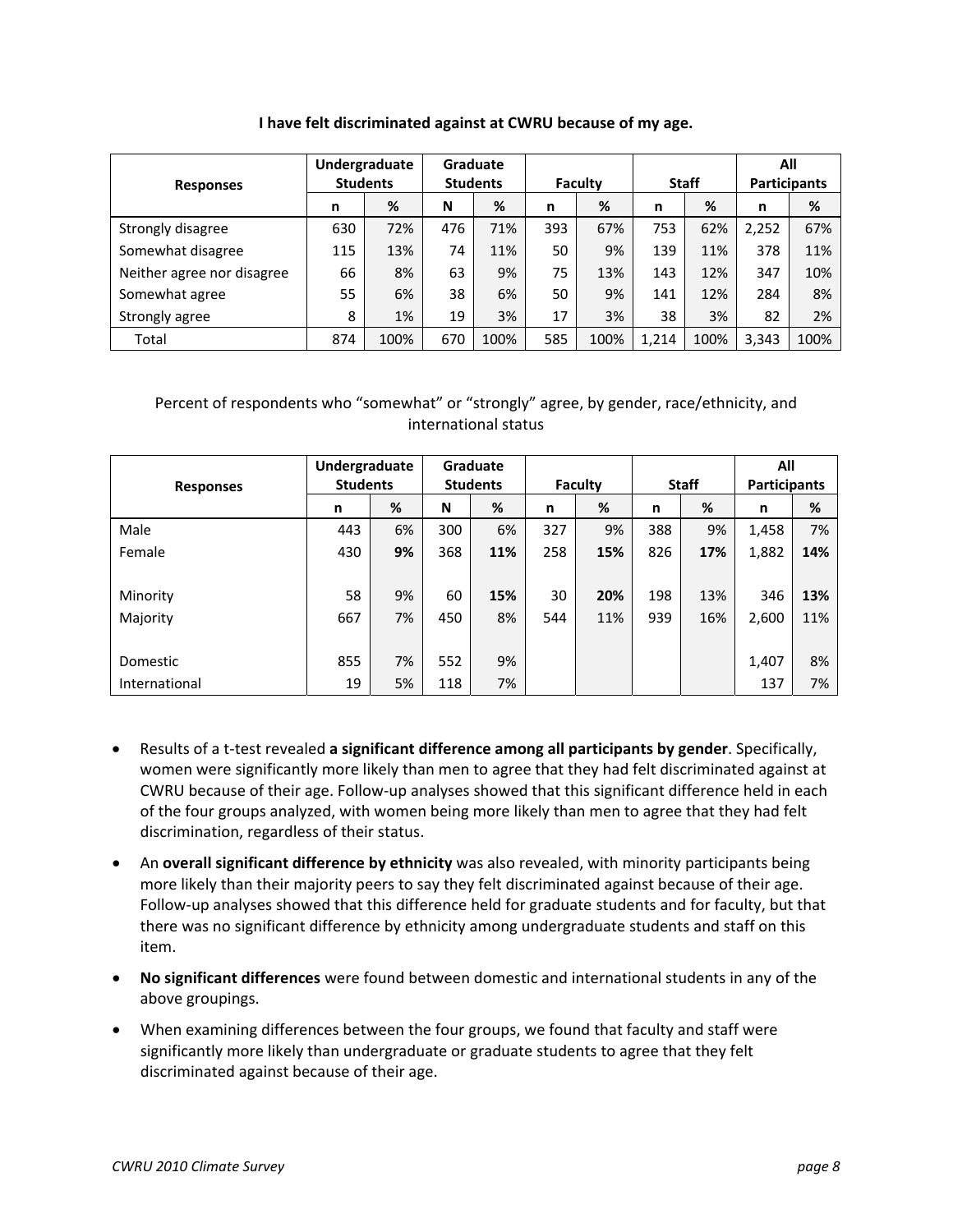**I have felt discriminated against at CWRU because of my racial, cultural, or ethnic background.**

|                            | Undergraduate<br><b>Students</b> |      |                 | Graduate |         |      |              |      |                     | All  |  |
|----------------------------|----------------------------------|------|-----------------|----------|---------|------|--------------|------|---------------------|------|--|
| <b>Responses</b>           |                                  |      | <b>Students</b> |          | Faculty |      | <b>Staff</b> |      | <b>Participants</b> |      |  |
|                            | n                                | %    | n               | %        | n       | %    | n            | %    | N                   | %    |  |
| Strongly disagree          | 586                              | 67%  | 429             | 64%      | 428     | 74%  | 786          | 66%  | 2,229               | 67%  |  |
| Somewhat disagree          | 122                              | 14%  | 74              | 11%      | 33      | 6%   | 118          | 10%  | 347                 | 10%  |  |
| Neither agree nor disagree | 74                               | 8%   | 68              | 10%      | 49      | 8%   | 128          | 11%  | 319                 | 10%  |  |
| Somewhat agree             | 66                               | 7%   | 78              | 12%      | 49      | 8%   | 110          | 9%   | 303                 | 9%   |  |
| Strongly agree             | 33                               | 4%   | 20              | 3%       | 18      | 3%   | 57           | 5%   | 128                 | 4%   |  |
| Total                      | 881                              | 100% | 669             | 100%     | 577     | 100% | 1,199        | 100% | 3,326               | 100% |  |

|                  |     | Undergraduate   |     | Graduate        |     |         |     |              | All                 |     |
|------------------|-----|-----------------|-----|-----------------|-----|---------|-----|--------------|---------------------|-----|
| <b>Responses</b> |     | <b>Students</b> |     | <b>Students</b> |     | Faculty |     | <b>Staff</b> | <b>Participants</b> |     |
|                  | n   | %               | n   | %               | n   | %       | n   | %            | N                   | %   |
| Male             | 448 | 9%              | 301 | 12%             | 320 | 13%     | 388 | 12%          | 1,457               | 11% |
| Female           | 432 | 13%             | 366 | 17%             | 257 | 10%     | 811 | 15%          | 1,866               | 14% |
|                  |     |                 |     |                 |     |         |     |              |                     |     |
| Minority         | 60  | 52%             | 61  | 38%             | 33  | 55%     | 212 | 38%          | 366                 | 42% |
| Majority         | 671 | 8%              | 449 | 7%              | 534 | 9%      | 908 | 7%           | 2,562               | 8%  |
|                  |     |                 |     |                 |     |         |     |              |                     |     |
| Domestic         | 861 | 11%             | 552 | 11%             |     |         |     |              | 1,413               | 11% |
| International    | 20  | 25%             | 117 | 30%             |     |         |     |              | 137                 | 29% |

- Results of a t‐test revealed a **significant difference overall by gender**. Specifically, women were significantly more likely than men to agree that they had felt discriminated against at CWRU because of their racial, cultural or ethnic background. Follow-up analyses showed that this difference held for undergraduate and graduate students, but that there was no significant difference by gender among faculty and staff on this item.
- An **overall significant difference by ethnicity** was also revealed, with minority participants being more likely than their majority peers to say they felt discriminated against because of their racial, cultural, or ethnic background. Follow‐up analyses showed that this difference held for all participants, regardless of their status at the university.
- An **overall significant difference was found** between domestic and international students. Specifically, international students were significantly more likely than their domestic peers to say that they have felt discriminated against based on their racial, cultural, or ethnic background. Follow‐up analyses reveal that this significant difference held among both undergraduate and graduate student samples.
- When examining differences between groups, we found that **staff were significantly more likely than faculty to agree** that they felt discriminated against because of their racial, cultural, or ethnic background. There were no other group differences on this item.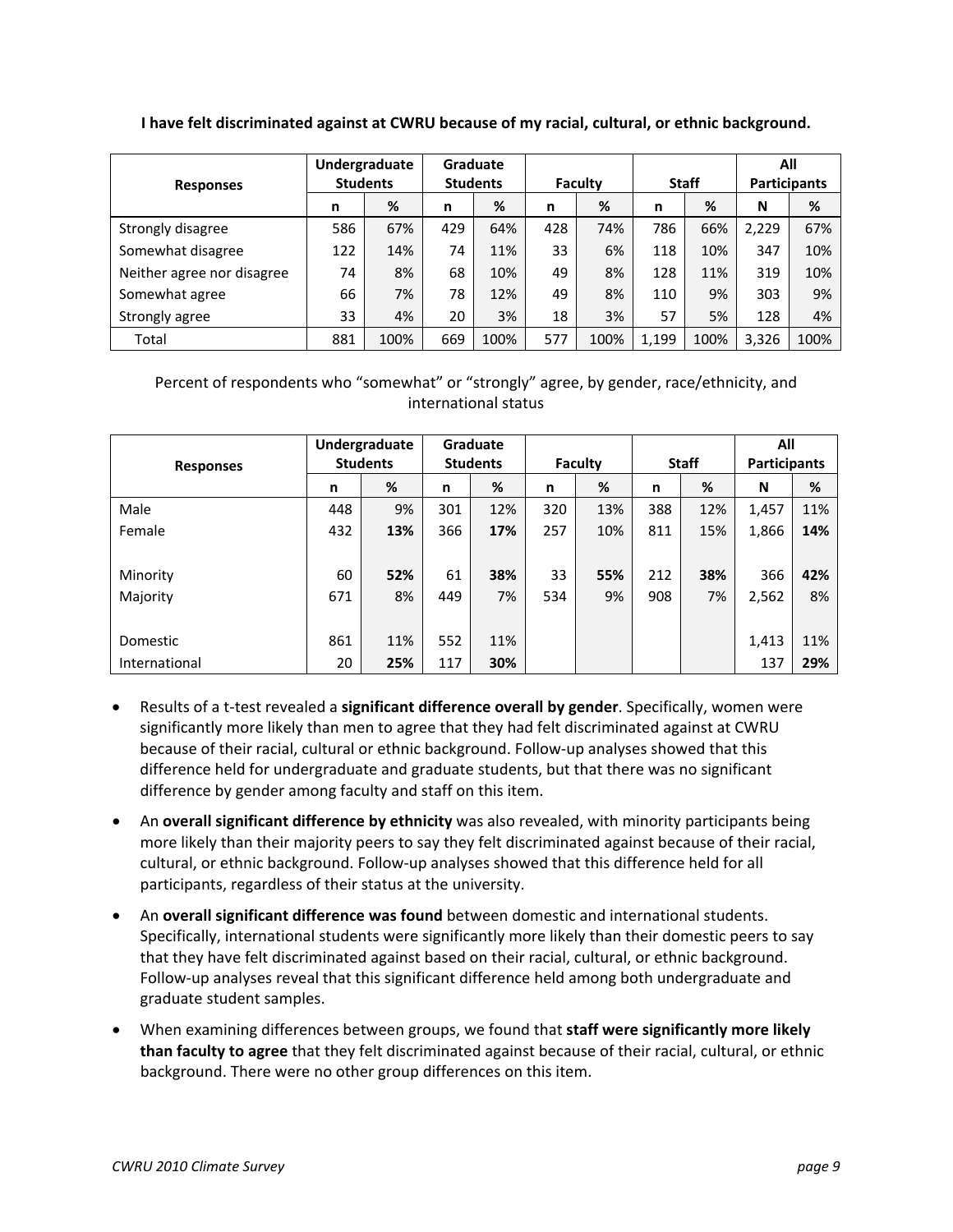#### **I have felt discriminated against at CWRU because of my disability.**

|                            | Undergraduate<br><b>Students</b> |      |                 | <b>Graduate</b> |         |      |              |      |                     | All  |
|----------------------------|----------------------------------|------|-----------------|-----------------|---------|------|--------------|------|---------------------|------|
| <b>Responses</b>           |                                  |      | <b>Students</b> |                 | Faculty |      | <b>Staff</b> |      | <b>Participants</b> |      |
|                            | n                                | %    | n               | %               | n       | %    | n            | %    | n                   | %    |
| Strongly disagree          | 574                              | 83%  | 430             | 82%             | 367     | 84%  | 707          | 78%  | 2,078               | 81%  |
| Somewhat disagree          | 49                               | 7%   | 31              | 6%              | 16      | 4%   | 49           | 5%   | 145                 | 6%   |
| Neither agree nor disagree | 47                               | 7%   | 49              | 9%              | 43      | 10%  | 115          | 13%  | 254                 | 10%  |
| Somewhat agree             | 13                               | 2%   | 8               | 2%              | 6       | 1%   | 25           | 3%   | 52                  | 2%   |
| Strongly agree             | 8                                | 1%   | 8               | 2%              | 4       | 1%   | 16           | 2%   | 36                  | 1%   |
| Total                      | 691                              | 100% | 526             | 100%            | 436     | 100% | 912          | 100% | 2,565               | 100% |

| <b>Responses</b> | Undergraduate<br><b>Students</b> |     | Graduate<br><b>Students</b> |    | Faculty |    | <b>Staff</b> |    | All<br><b>Participants</b> |    |
|------------------|----------------------------------|-----|-----------------------------|----|---------|----|--------------|----|----------------------------|----|
|                  | n                                | %   | n                           | %  | n       | %  | n            | %  | n                          | %  |
| Male             | 363                              | 4%  | 241                         | 2% | 247     | 2% | 312          | 4% | 1,163                      | 3% |
| Female           | 327                              | 2%  | 283                         | 4% | 189     | 3% | 600          | 5% | 1,399                      | 4% |
|                  |                                  |     |                             |    |         |    |              |    |                            |    |
| Minority         | 39                               | 10% | 41                          | 2% | 14      | 0% | 138          | 4% | 232                        | 4% |
| Majority         | 535                              | 2%  | 372                         | 3% | 419     | 2% | 720          | 5% | 2,046                      | 3% |
|                  |                                  |     |                             |    |         |    |              |    |                            |    |
| Domestic         | 677                              | 3%  | 445                         | 3% |         |    |              |    | 1,122                      | 3% |
| International    | 14                               | 0%  | 81                          | 4% |         |    |              |    | 95                         | 3% |

- Results of a t‐test revealed **a significant difference overall by gender**. Specifically, women were significantly more likely than men to agree that they had felt discriminated against at CWRU because of their disability. Follow-up analyses showed that the only significant difference on this item by gender among various constituencies at the university was among faculty members.
- An **overall significant difference by ethnicity** was also revealed, with minority participants being more likely than their majority peers to say they felt discriminated against because of their disability. Follow-up analyses showed that undergraduate minority students were significantly more likely than their peers to feel discriminated against based on their disability; however, in the graduate student and faculty samples, majority participants were significantly more likely than their peers to feel discriminated against based on their disability. There was no significant difference by ethnicity on this item in the staff sample.
- **No significant differences** were found between domestic and international students in any of the above groupings.
- When examining differences between groups, we found that staff were significantly more likely than undergraduate students and faculty to agree that they felt discriminated against because of their disability.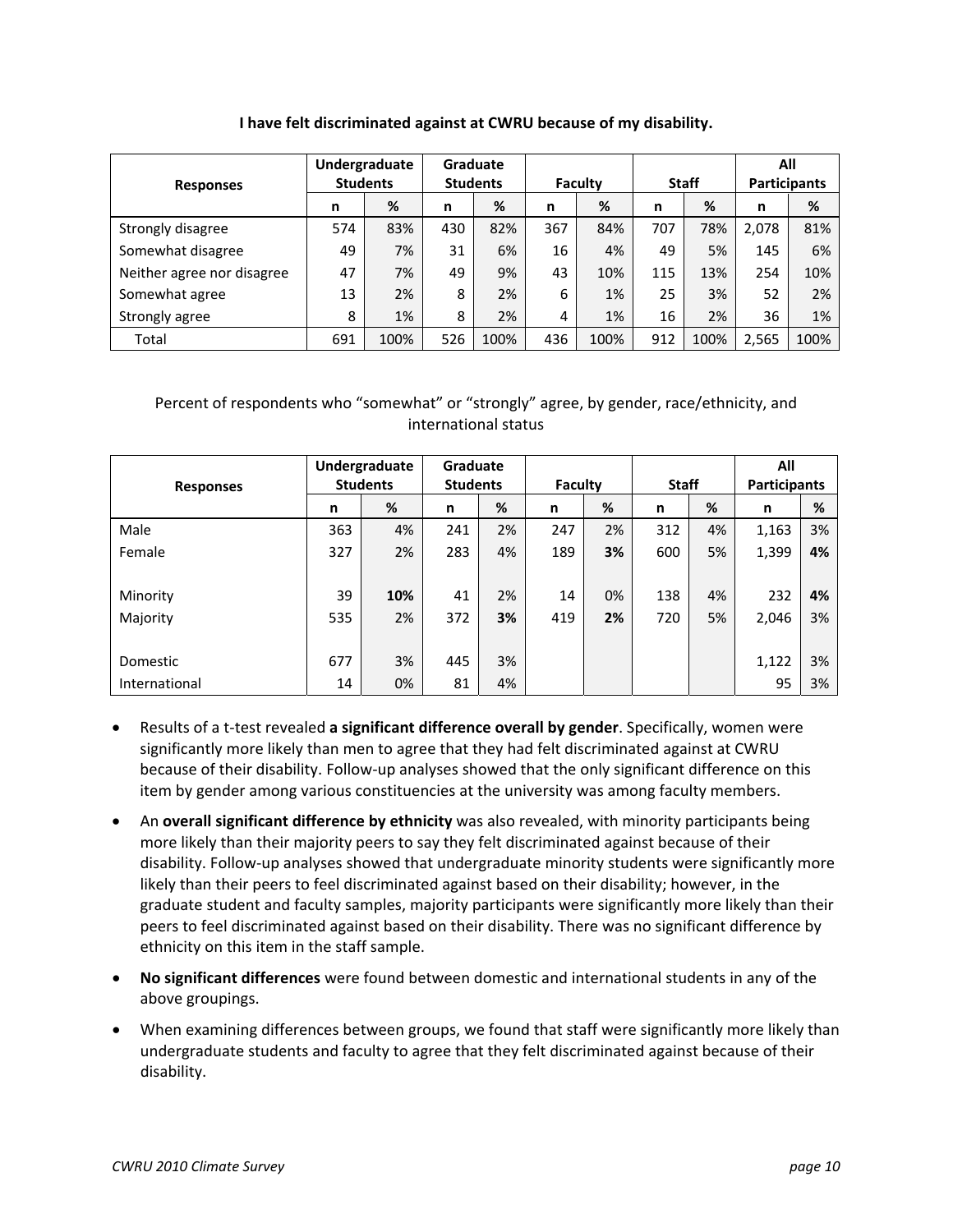#### **I have felt discriminated against at CWRU because of my gender.**

|                            | Undergraduate<br><b>Students</b> |      |                 | Graduate |         |      |              |      | All                 |      |
|----------------------------|----------------------------------|------|-----------------|----------|---------|------|--------------|------|---------------------|------|
| <b>Responses</b>           |                                  |      | <b>Students</b> |          | Faculty |      | <b>Staff</b> |      | <b>Participants</b> |      |
|                            | n                                | %    | n               | %        | n       | %    | n            | %    | n                   | %    |
| Strongly disagree          | 552                              | 63%  | 474             | 71%      | 355     | 61%  | 745          | 63%  | 2,126               | 64%  |
| Somewhat disagree          | 127                              | 14%  | 72              | 11%      | 48      | 8%   | 103          | 9%   | 350                 | 11%  |
| Neither agree nor disagree | 85                               | 10%  | 62              | 9%       | 67      | 12%  | 139          | 12%  | 353                 | 11%  |
| Somewhat agree             | 96                               | 11%  | 43              | 6%       | 85      | 15%  | 146          | 12%  | 370                 | 11%  |
| Strongly agree             | 21                               | 2%   | 18              | 3%       | 24      | 4%   | 58           | 5%   | 121                 | 4%   |
| Total                      | 881                              | 100% | 669             | 100%     | 579     | 100% | 1,191        | 100% | 3,320               | 100% |

| <b>Responses</b> | Undergraduate<br><b>Students</b> |     | Graduate<br><b>Students</b> |     | Faculty |     | <b>Staff</b> |     | All<br><b>Participants</b> |     |
|------------------|----------------------------------|-----|-----------------------------|-----|---------|-----|--------------|-----|----------------------------|-----|
|                  | n                                | %   | n                           | %   | n       | %   | n            | %   | n                          | %   |
| Male             | 445                              | 6%  | 303                         | 5%  | 317     | 6%  | 379          | 8%  | 1,444                      | 6%  |
| Female           | 435                              | 21% | 364                         | 12% | 262     | 35% | 812          | 21% | 1,873                      | 21% |
|                  |                                  |     |                             |     |         |     |              |     |                            |     |
| Minority         | 58                               | 19% | 59                          | 8%  | 28      | 32% | 191          | 18% | 336                        | 18% |
| Majority         | 674                              | 13% | 451                         | 8%  | 541     | 18% | 926          | 18% | 2,592                      | 15% |
|                  |                                  |     |                             |     |         |     |              |     |                            |     |
| Domestic         | 861                              | 13% | 552                         | 10% |         |     |              |     | 1,413                      | 12% |
| International    | 20                               | 5%  | 117                         | 7%  |         |     |              |     | 137                        | 7%  |

- Results of a t‐test revealed a **significant difference by gender** among all participants. Specifically, women were significantly more likely than men to agree that they had felt discriminated against at CWRU because of their gender. Follow‐up analyses showed that this difference held for all participants, regardless of their status at the university.
- An **overall significant difference by ethnicity** was also revealed, with minority participants being more likely than their majority peers to say they felt discriminated against because of their gender. Follow-up analyses showed that minority participants among undergraduates and faculty were more likely to say they had experienced discrimination by gender than were their majority peers. There was no significant difference by ethnicity on this item in the graduate student or staff samples.
- **No significant differences** were found between domestic and international students in any of the above groupings.
- When examining differences between groups, we found that graduate students were significantly less likely than all other groups to agree that they felt discriminated against because of their gender.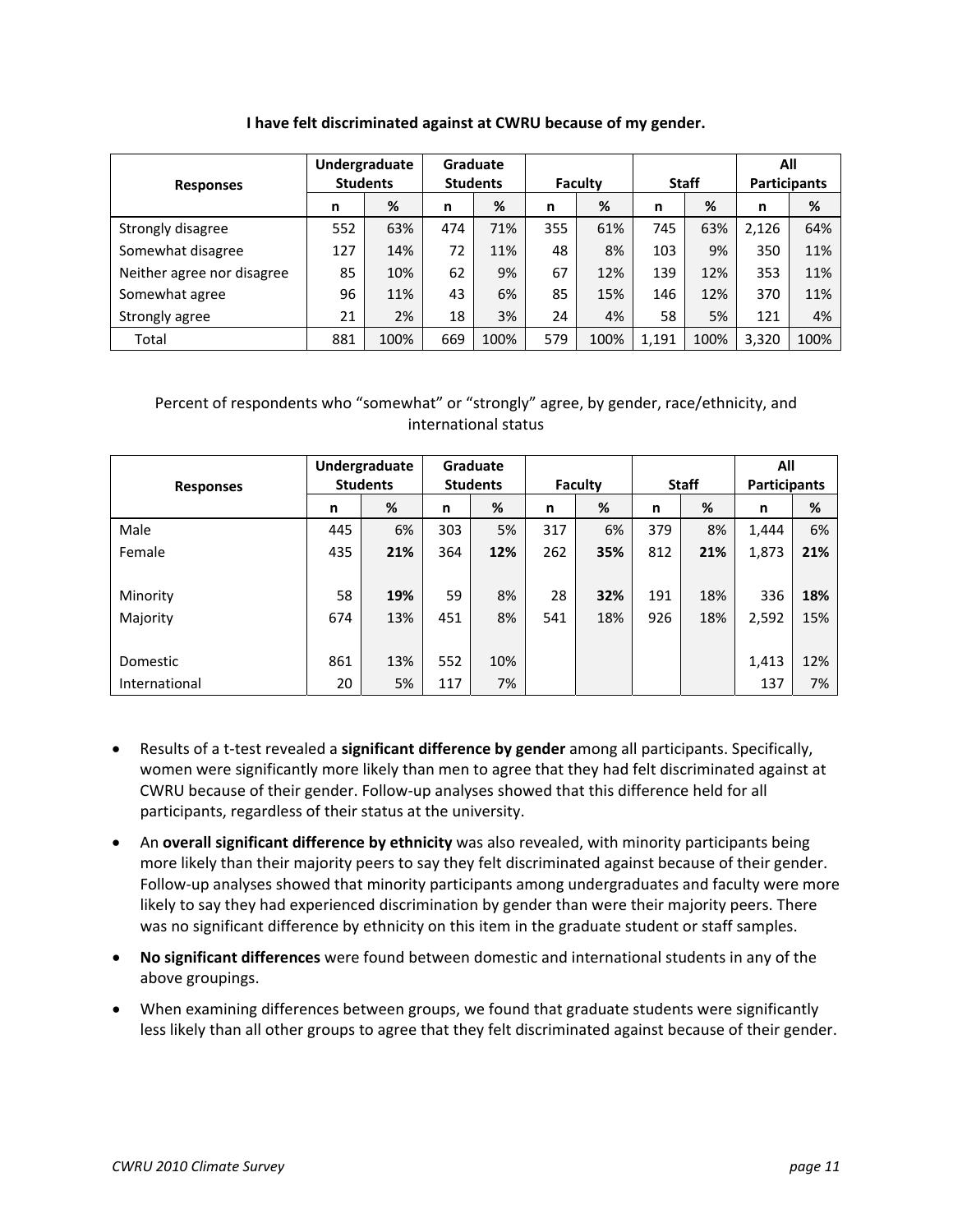### **I have felt discriminated against at CWRU because of my religious affiliation.**

|                            | Undergraduate |                 |     | <b>Graduate</b> |     |         |       |              | All                 |      |
|----------------------------|---------------|-----------------|-----|-----------------|-----|---------|-------|--------------|---------------------|------|
| <b>Responses</b>           |               | <b>Students</b> |     | <b>Students</b> |     | Faculty |       | <b>Staff</b> | <b>Participants</b> |      |
|                            | n             | %               | n   | %               | n   | %       | n     | %            | N                   | %    |
| Strongly disagree          | 572           | 66%             | 473 | 73%             | 453 | 82%     | 853   | 76%          | 2,351               | 74%  |
| Somewhat disagree          | 102           | 12%             | 62  | 10%             | 22  | 4%      | 60    | 5%           | 246                 | 8%   |
| Neither agree nor disagree | 92            | 11%             | 67  | 10%             | 61  | 11%     | 146   | 13%          | 366                 | 11%  |
| Somewhat agree             | 72            | 8%              | 34  | 5%              | 10  | 2%      | 51    | 5%           | 167                 | 5%   |
| Strongly agree             | 25            | 3%              | 14  | 2%              | 4   | 1%      | 18    | 2%           | 61                  | 2%   |
| Total                      | 863           | 100%            | 650 | 100%            | 550 | 100%    | 1,128 | 100%         | 3,191               | 100% |

| <b>Responses</b> | Undergraduate<br><b>Students</b> |     | Graduate<br><b>Students</b> |    | Faculty |    | <b>Staff</b> |    | All<br><b>Participants</b> |     |
|------------------|----------------------------------|-----|-----------------------------|----|---------|----|--------------|----|----------------------------|-----|
|                  | n                                | %   | n                           | %  | n       | %  | n            | %  | N                          | %   |
| Male             | 442                              | 10% | 298                         | 7% | 312     | 4% | 371          | 7% | 1,423                      | 7%  |
| Female           | 420                              | 12% | 350                         | 8% | 238     | 1% | 757          | 6% | 1,765                      | 7%  |
|                  |                                  |     |                             |    |         |    |              |    |                            |     |
| Minority         | 56                               | 20% | 56                          | 9% | 27      | 4% | 183          | 5% | 322                        | 8%  |
| Majority         | 661                              | 11% | 440                         | 8% | 514     | 3% | 876          | 6% | 2,491                      | 7%  |
|                  |                                  |     |                             |    |         |    |              |    |                            |     |
| Domestic         | 843                              | 11% | 535                         | 8% |         |    |              |    | 1,378                      | 10% |
| International    | 20                               | 15% | 115                         | 4% |         |    |              |    | 135                        | 6%  |

- Results of a t‐test revealed **no significant difference by gender** among all participants. Similarly, follow‐up analyses failed to show significant differences on this item among any of the samples examined.
- An **overall significant difference by ethnicity** was revealed on this item, with minority participants being more likely than their majority peers to say they felt discriminated against because of their religious affiliation. That being said, follow‐up analyses failed to show any significant difference by ethnicity in the individual samples examined.
- **No significant differences** were found between domestic and international students in any of the above groupings.
- When examining differences between groups, we found that **undergraduate students were significantly more likely than all other groups to agree** that they felt discriminated against because of their religious affiliation.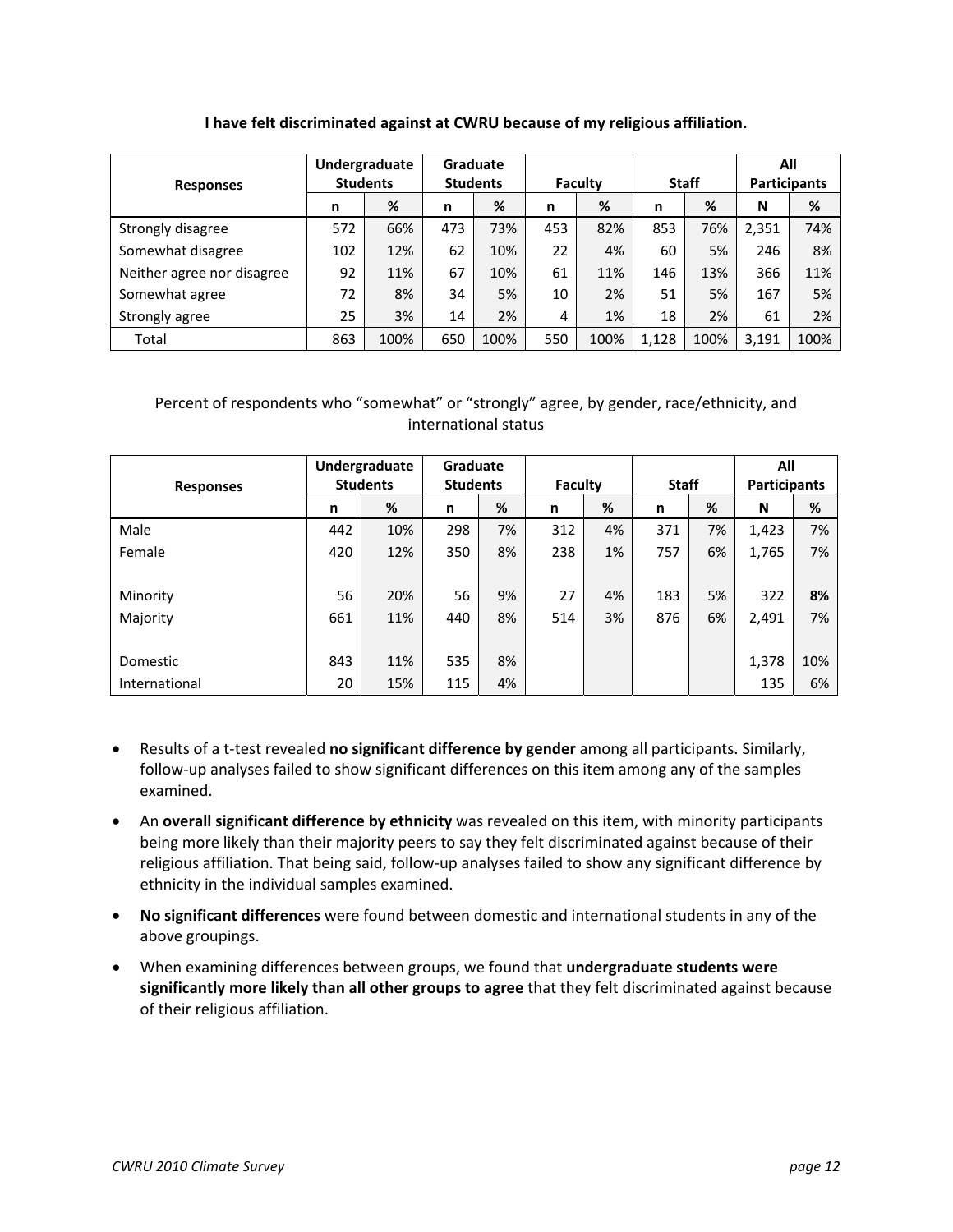### **I have felt discriminated against at CWRU because of my sexual orientation.**

|                            | Undergraduate |                 | Graduate        |      |                 |      |              |      | All                 |      |
|----------------------------|---------------|-----------------|-----------------|------|-----------------|------|--------------|------|---------------------|------|
| <b>Responses</b>           |               | <b>Students</b> | <b>Students</b> |      | Faculty         |      | <b>Staff</b> |      | <b>Participants</b> |      |
|                            | n             | %               | n               | %    | n               | %    | n            | %    | n                   | %    |
| Strongly disagree          | 692           | 81%             | 500             | 79%  | 442             | 84%  | 861          | 79%  | 2.495               | 81%  |
| Somewhat disagree          | 54            | 6%              | 43              | 7%   | 18              | 3%   | 55           | 5%   | 170                 | 5%   |
| Neither agree nor disagree | 75            | 9%              | 67              | 11%  | 59              | 11%  | 135          | 12%  | 336                 | 11%  |
| Somewhat agree             | 20            | 2%              | 10              | 2%   | 3               | 1%   | 21           | 2%   | 54                  | 2%   |
| Strongly agree             | 11            | 1%              | 10              | 2%   | ำ<br>$\epsilon$ | 0%   | 17           | 2%   | 40                  | 1%   |
| Total                      | 852           | 100%            | 630             | 100% | 524             | 100% | 1,089        | 100% | 3,095               | 100% |

|                  |                 | Undergraduate |     | Graduate        |     |         |     |              | All   |                     |  |
|------------------|-----------------|---------------|-----|-----------------|-----|---------|-----|--------------|-------|---------------------|--|
| <b>Responses</b> | <b>Students</b> |               |     | <b>Students</b> |     | Faculty |     | <b>Staff</b> |       | <b>Participants</b> |  |
|                  | n               | %             | n   | %               | n   | %       | n   | %            | n     | %                   |  |
| Male             | 440             | 5%            | 289 | 4%              | 294 | 1%      | 366 | 4%           | 1,389 | 4%                  |  |
| Female           | 411             | 2%            | 339 | 2%              | 230 | 1%      | 723 | 3%           | 1,703 | 2%                  |  |
|                  |                 |               |     |                 |     |         |     |              |       |                     |  |
| Minority         | 52              | 6%            | 52  | 6%              | 25  | 0%      | 166 | 2%           | 295   | 3%                  |  |
| Majority         | 654             | 3%            | 437 | 2%              | 490 | 1%      | 858 | 4%           | 2,439 | 3%                  |  |
|                  |                 |               |     |                 |     |         |     |              |       |                     |  |
| Domestic         | 835             | 4%            | 528 | 3%              |     |         |     |              | 1,363 | 3%                  |  |
| International    | 17              | 6%            | 102 | 4%              |     |         |     |              | 119   | 4%                  |  |

- Results of a t‐test revealed **no significant difference by gender** among all participants. Similarly, follow‐up analyses failed to show significant differences on this item among any of the samples examined.
- An **overall significant difference by ethnicity** was revealed on this item, with minority participants being more likely than their majority peers to say they felt discriminated against because of their sexual orientation. That being said, follow-up analyses failed to show any significant difference by ethnicity in the individual samples examined.
- **No significant differences** were found between domestic and international students in any of the above groupings.
- When examining differences between groups, we found that staff were significantly more likely than faculty to agree that they felt discriminated against because of their sexual orientation.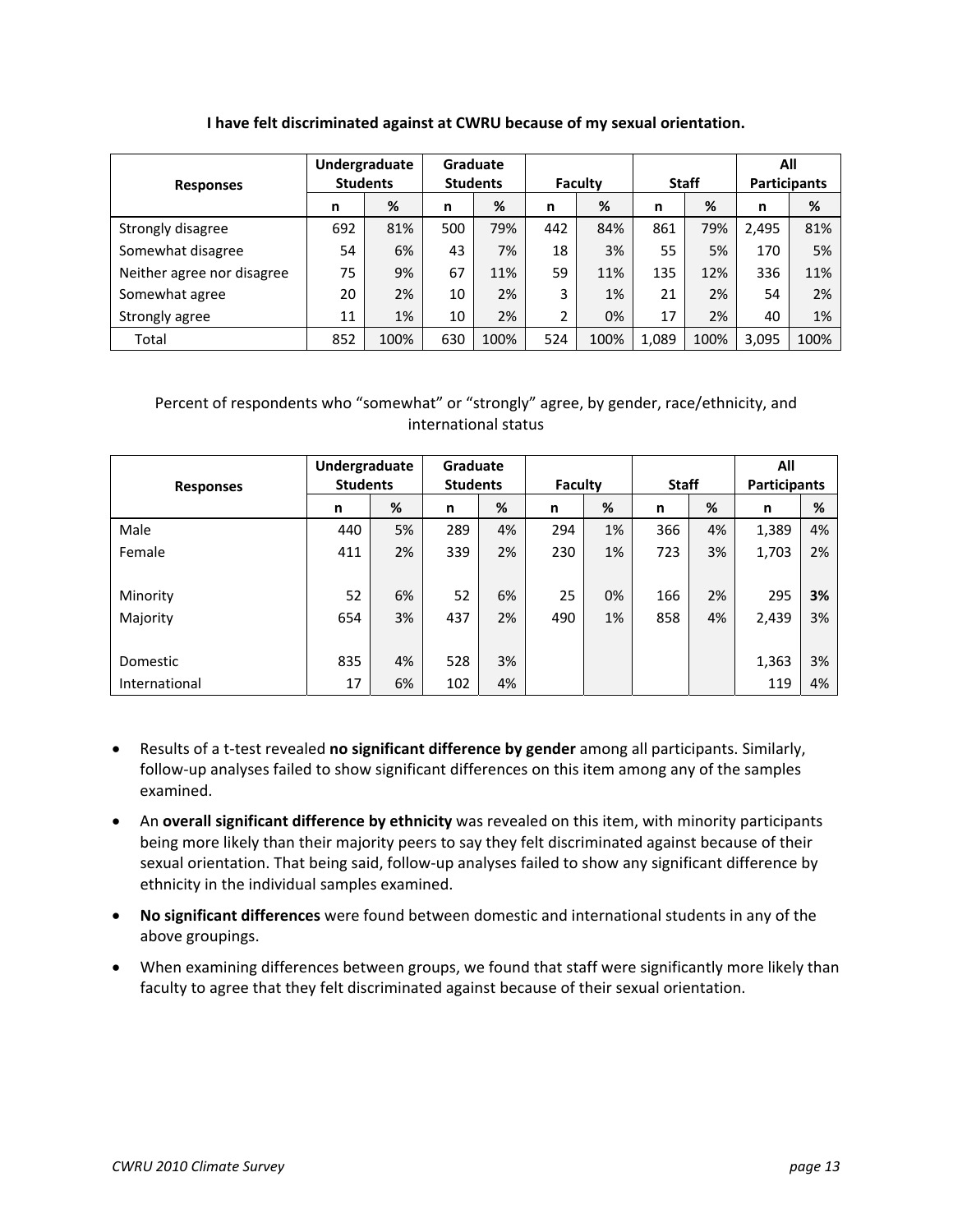#### **I have felt discriminated against at CWRU because of my socioeconomic status.**

|                            | Undergraduate   |      |                 | <b>Graduate</b> |         |      |              |      | All                 |      |
|----------------------------|-----------------|------|-----------------|-----------------|---------|------|--------------|------|---------------------|------|
| <b>Responses</b>           | <b>Students</b> |      | <b>Students</b> |                 | Faculty |      | <b>Staff</b> |      | <b>Participants</b> |      |
|                            | n               | %    | n               | %               | n       | %    | n            | %    | n                   | %    |
| Strongly disagree          | 545             | 62%  | 456             | 68%             | 439     | 79%  | 784          | 67%  | 2.224               | 68%  |
| Somewhat disagree          | 113             | 13%  | 68              | 10%             | 31      | 6%   | 100          | 9%   | 312                 | 10%  |
| Neither agree nor disagree | 91              | 10%  | 79              | 12%             | 66      | 12%  | 162          | 14%  | 398                 | 12%  |
| Somewhat agree             | 96              | 11%  | 46              | 7%              | 16      | 3%   | 83           | 7%   | 241                 | 7%   |
| Strongly agree             | 35              | 4%   | 19              | 3%              | 3       | 1%   | 39           | 3%   | 96                  | 3%   |
| Total                      | 880             | 100% | 668             | 100%            | 555     | 100% | 1,168        | 100% | 3,271               | 100% |

| <b>Responses</b> | Undergraduate<br><b>Students</b> |     | Graduate<br><b>Students</b> |     | Faculty |    | <b>Staff</b> |     | All<br><b>Participants</b> |     |
|------------------|----------------------------------|-----|-----------------------------|-----|---------|----|--------------|-----|----------------------------|-----|
|                  | n                                | %   | n                           | %   | n       | %  | n            | %   | n                          | %   |
| Male             | 449                              | 11% | 299                         | 8%  | 311     | 4% | 379          | 5%  | 1,438                      | 7%  |
| Female           | 430                              | 19% | 367                         | 11% | 244     | 3% | 789          | 13% | 1,830                      | 13% |
|                  |                                  |     |                             |     |         |    |              |     |                            |     |
| Minority         | 58                               | 43% | 60                          | 22% | 26      | 0% | 189          | 14% | 333                        | 20% |
| Majority         | 676                              | 14% | 452                         | 8%  | 519     | 3% | 903          | 10% | 2,550                      | 9%  |
|                  |                                  |     |                             |     |         |    |              |     |                            |     |
| Domestic         | 863                              | 15% | 554                         | 10% |         |    |              |     | 1,417                      | 13% |
| International    | 17                               | 6%  | 114                         | 7%  |         |    |              |     | 131                        | 7%  |

- Results of a t‐test revealed a **significant difference by gender** among all participants surveyed. Specifically, women were significantly more likely to agree that they felt discriminated against because of their socioeconomic status. Results of a series of follow‐up analyses revealed that women undergraduates and staff were significantly more likely to feel discriminated against based on socioeconomic status than were men. There were no gender differences on this item among the graduate student and faculty samples.
- An **overall significant difference by ethnicity** was revealed on this item, with minority participants being more likely than their majority peers to say they felt discriminated against because of their socioeconomic status. However, follow-up analyses failed to show any significant difference by ethnicity in the individual samples examined.
- **No significant differences** were found between domestic and international students in any of the above groupings.
- When examining differences between groups, we found that undergraduate students were significantly more likely than graduate students and faculty to say that they felt discriminated against because of their socioeconomic status.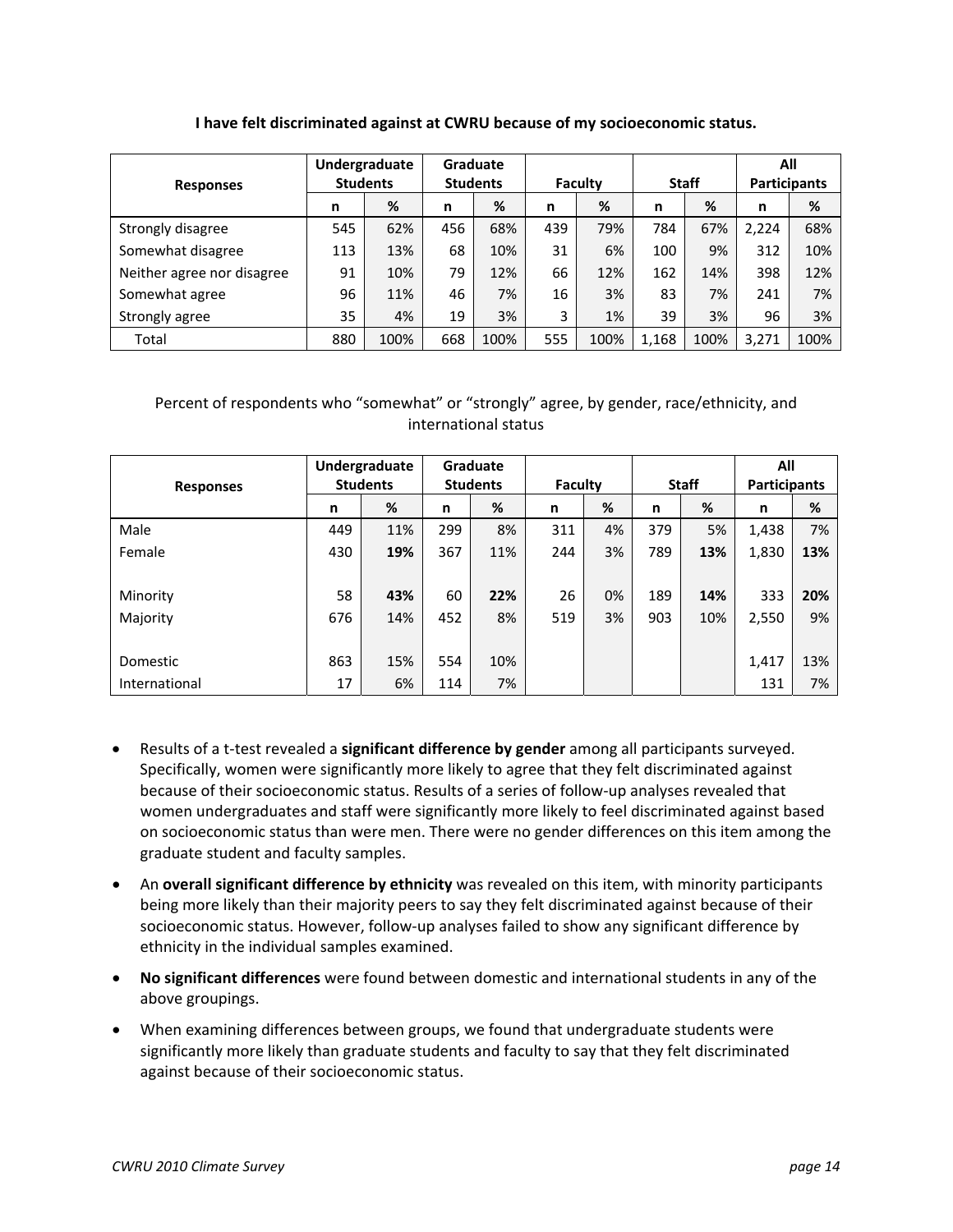|  | I know how to seek help if I am discriminated against. |
|--|--------------------------------------------------------|
|--|--------------------------------------------------------|

| <b>Responses</b>           | Undergraduate<br><b>Students</b> |      | <b>Graduate</b><br><b>Students</b> |      | Faculty |      | <b>Staff</b> |      | All<br><b>Participants</b> |      |
|----------------------------|----------------------------------|------|------------------------------------|------|---------|------|--------------|------|----------------------------|------|
|                            | n                                | %    | n                                  | %    | n       | %    | n            | %    | n                          | %    |
| Strongly disagree          | 70                               | 8%   | 62                                 | 9%   | 38      | 7%   | 61           | 5%   | 231                        | 7%   |
| Somewhat disagree          | 217                              | 25%  | 122                                | 18%  | 50      | 9%   | 131          | 10%  | 520                        | 15%  |
| Neither agree nor disagree | 155                              | 18%  | 122                                | 18%  | 94      | 16%  | 132          | 10%  | 503                        | 14%  |
| Somewhat agree             | 196                              | 23%  | 177                                | 26%  | 175     | 30%  | 457          | 34%  | 1,005                      | 29%  |
| Strongly agree             | 227                              | 26%  | 204                                | 30%  | 225     | 39%  | 566          | 42%  | 1,222                      | 35%  |
| Total                      | 865                              | 100% | 687                                | 100% | 582     | 100% | 1,347        | 100% | 3,481                      | 100% |

| <b>Responses</b> | Undergraduate<br><b>Students</b> |     | Graduate<br><b>Students</b> |     | <b>Faculty</b> |     | <b>Staff</b> |     | All<br><b>Participants</b> |     |
|------------------|----------------------------------|-----|-----------------------------|-----|----------------|-----|--------------|-----|----------------------------|-----|
|                  | n                                | %   | n                           | %   | n              | %   | n            | %   | n                          | %   |
| Male             | 426                              | 52% | 302                         | 53% | 327            | 68% | 423          | 72% | 1,478                      | 61% |
| Female           | 438                              | 46% | 383                         | 58% | 255            | 69% | 924          | 78% | 2,000                      | 66% |
|                  |                                  |     |                             |     |                |     |              |     |                            |     |
| Minority         | 58                               | 47% | 67                          | 49% | 31             | 71% | 237          | 80% | 393                        | 69% |
| Majority         | 656                              | 50% | 456                         | 57% | 540            | 69% | 1,018        | 76% | 2,670                      | 65% |
|                  |                                  |     |                             |     |                |     |              |     |                            |     |
| Domestic         | 845                              | 49% | 564                         | 56% |                |     |              |     | 1,409                      | 52% |
| International    | 20                               | 35% | 123                         | 52% |                |     |              |     | 143                        | 50% |

- Results of a t-test revealed a significant difference by gender among all participants surveyed. Specifically, women were significantly more likely to say that they know how to seek help if they are discriminated against. Follow‐up analyses revealed **a significant gender difference on this item among staff**, but no significant gender differences on this item within the undergraduate, graduate, or faculty samples.
- Likewise, an overall significant difference by ethnicity was revealed; specifically, minority participants were significantly more likely to say that they know how to seek help if they are discriminated against. Again, follow‐up analyses revealed that **this significant difference held true only for the staff** sample.
- Although there was no overall difference between domestic and international students, **international graduate students were significantly less likely** than their domestic peers to say they knew how to seek help if they are discriminated against. This difference did not exist among undergraduate students.
- When examining differences between groups, we found that graduate and undergraduate students were significantly less likely than faculty and staff to agree that they knew how to seek help if they are discriminated against.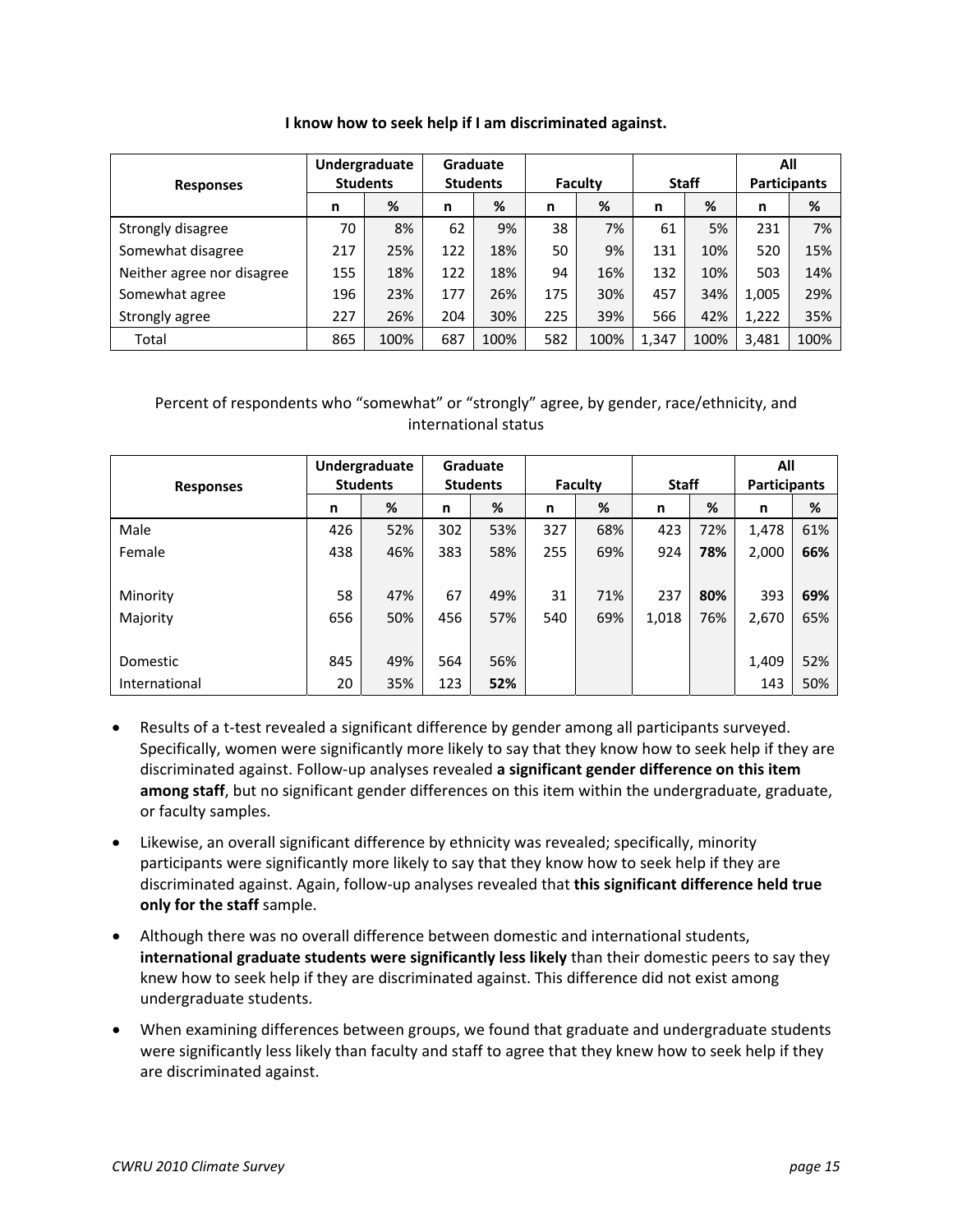**The CWRU environment encourages people of diverse racial, cultural, or ethnic backgrounds to meet.**

|                            | Undergraduate |                 | <b>Graduate</b> |      |                |      |              |      | All                 |      |
|----------------------------|---------------|-----------------|-----------------|------|----------------|------|--------------|------|---------------------|------|
| <b>Responses</b>           |               | <b>Students</b> | <b>Students</b> |      | <b>Faculty</b> |      | <b>Staff</b> |      | <b>Participants</b> |      |
|                            | n             | %               | n               | %    | n              | %    | n            | %    | n                   | %    |
| Strongly disagree          | 30            | 3%              | 22              | 3%   | 15             | 2%   | 33           | 2%   | 100                 | 3%   |
| Somewhat disagree          | 89            | 10%             | 64              | 9%   | 50             | 8%   | 100          | 7%   | 303                 | 9%   |
| Neither agree nor disagree | 102           | 11%             | 106             | 15%  | 135            | 22%  | 184          | 14%  | 527                 | 15%  |
| Somewhat agree             | 267           | 30%             | 199             | 28%  | 218            | 36%  | 415          | 31%  | 1,099               | 31%  |
| Strongly agree             | 412           | 46%             | 313             | 44%  | 186            | 31%  | 614          | 46%  | 1,525               | 43%  |
| Total                      | 900           | 100%            | 704             | 100% | 604            | 100% | 1,346        | 100% | 3,554               | 100% |

|                  | Undergraduate |                 |     | Graduate        |     |         |              |     |                     | All |
|------------------|---------------|-----------------|-----|-----------------|-----|---------|--------------|-----|---------------------|-----|
| <b>Responses</b> |               | <b>Students</b> |     | <b>Students</b> |     | Faculty | <b>Staff</b> |     | <b>Participants</b> |     |
|                  | n             | %               | n   | %               | N   | %       | n            | %   | n                   | %   |
| Male             | 451           | 74%             | 316 | 70%             | 343 | 69%     | 424          | 79% | 1,534               | 73% |
| Female           | 448           | 77%             | 386 | 75%             | 261 | 64%     | 922          | 75% | 2,017               | 74% |
|                  |               |                 |     |                 |     |         |              |     |                     |     |
| Minority         | 59            | 58%             | 67  | 55%             | 33  | 55%     | 234          | 64% | 393                 | 61% |
| Majority         | 688           | 77%             | 469 | 75%             | 560 | 68%     | 1,012        | 79% | 2,729               | 76% |
|                  |               |                 |     |                 |     |         |              |     |                     |     |
| Domestic         | 879           | 76%             | 578 | 72%             |     |         |              |     | 1,457               | 74% |
| International    | 21            | 71%             | 126 | 78%             |     |         |              |     | 147                 | 77% |

- Results of a t-test revealed no significant difference by gender among all participants. That said, follow‐up analyses revealed that **female staff members were significantly less likely** to say that the CWRU environment encourages people of diverse racial, cultural, or ethnic backgrounds to meet. There were no significant gender differences on this item in the undergraduate, graduate or faculty samples.
- Likewise, an **overall significant difference by ethnicity** was revealed; specifically, minority participants were significantly less likely to say that the CWRU environment encourages people of diverse racial, cultural, or ethnic backgrounds to meet. Follow‐up analyses revealed that this significant difference held true for all of the groups examined.
- **No significant differences** were found between domestic and international students in any of the above groupings.
- When examining differences between groups, we found that **faculty were significantly less likely than all other groups to agree** that the CWRU environment encourages people of diverse racial, cultural, or ethnic backgrounds to meet.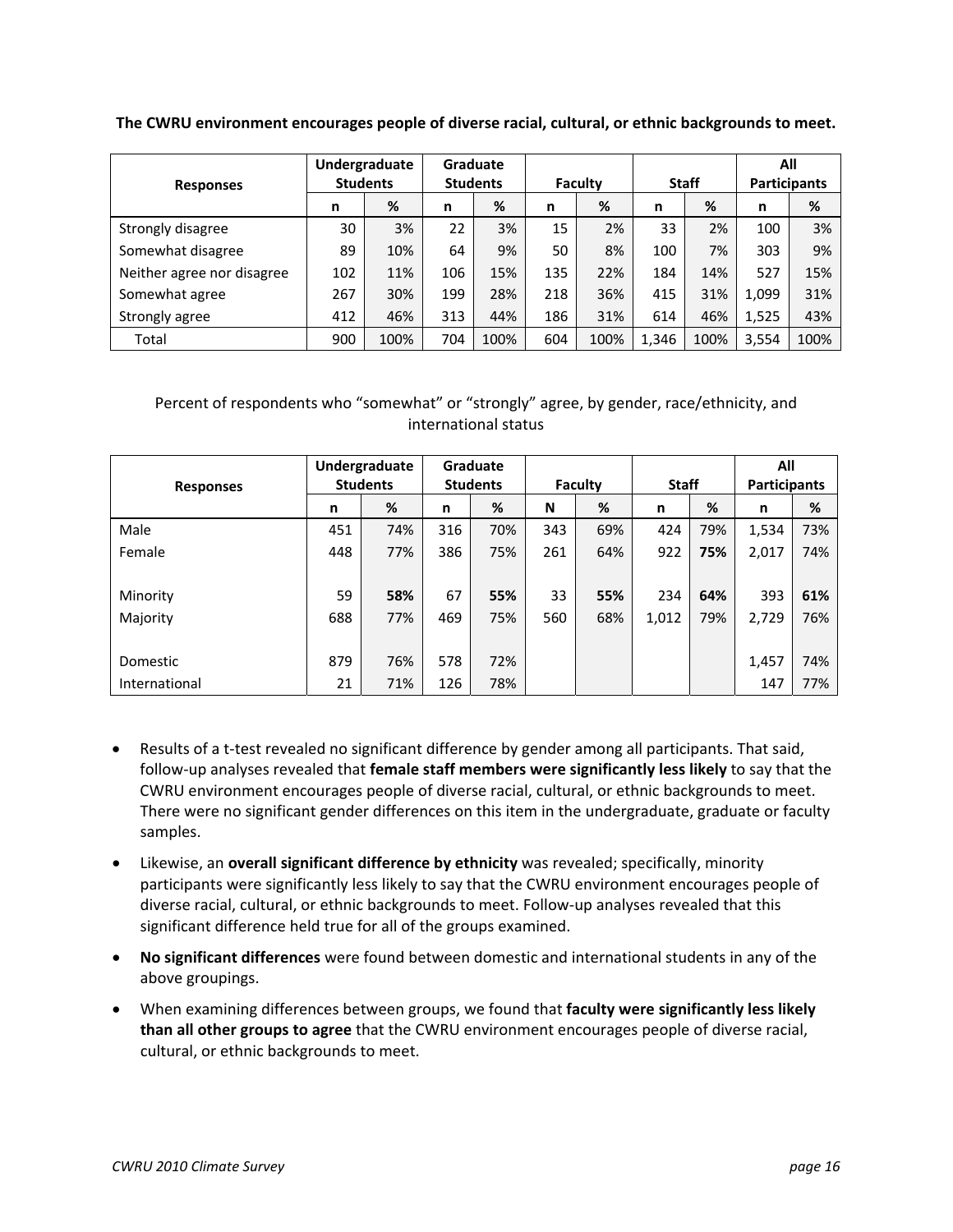|                            |     | Undergraduate   |     | <b>Graduate</b> |     |         |     |              | All   |                     |
|----------------------------|-----|-----------------|-----|-----------------|-----|---------|-----|--------------|-------|---------------------|
| <b>Responses</b>           |     | <b>Students</b> |     | <b>Students</b> |     | Faculty |     | <b>Staff</b> |       | <b>Participants</b> |
|                            | n   | %               | n   | %               | n   | %       | n   | %            | n     | %                   |
| Strongly disagree          | 11  | 1%              | 21  | 3%              | 12  | 2%      | 24  | 2%           | 68    | 2%                  |
| Somewhat disagree          | 22  | 2%              | 35  | 5%              | 52  | 9%      | 79  | 6%           | 188   | 5%                  |
| Neither agree nor disagree | 86  | 10%             | 142 | 21%             | 183 | 31%     | 263 | 20%          | 674   | 19%                 |
| Somewhat agree             | 245 | 27%             | 195 | 29%             | 185 | 32%     | 395 | 30%          | 1,020 | 29%                 |
| Strongly agree             | 531 | 59%             | 283 | 42%             | 155 | 26%     | 567 | 43%          | 1,536 | 44%                 |

#### **CWRU offers ample ethnic/cultural programs as special events.**

### Percent of respondents who "somewhat" or "strongly" agree, by gender, race/ethnicity, and international status

Total 895 100% 676 100% 587 100% 1,328 100% 3,486 100%

| <b>Responses</b> |     | Undergraduate<br><b>Students</b> |     | Graduate<br><b>Students</b> |     | Faculty | <b>Staff</b> |     | All<br><b>Participants</b> |     |
|------------------|-----|----------------------------------|-----|-----------------------------|-----|---------|--------------|-----|----------------------------|-----|
|                  | n   | %                                | n   | %                           | n   | %       | n            | %   | n                          | %   |
| Male             | 446 | 86%                              | 303 | 71%                         | 332 | 56%     | 420          | 73% | 1,501                      | 73% |
| Female           | 448 | 87%                              | 371 | 70%                         | 255 | 60%     | 908          | 72% | 1,982                      | 74% |
|                  |     |                                  |     |                             |     |         |              |     |                            |     |
| Minority         | 60  | 75%                              | 64  | 56%                         | 33  | 48%     | 229          | 66% | 386                        | 64% |
| Majority         | 680 | 89%                              | 456 | 73%                         | 545 | 59%     | 1,004        | 74% | 2,685                      | 75% |
|                  |     |                                  |     |                             |     |         |              |     |                            |     |
| Domestic         | 874 | 87%                              | 559 | 70%                         |     |         |              |     | 1,433                      | 81% |
| International    | 21  | 67%                              | 117 | 74%                         |     |         |              |     | 138                        | 72% |

- Results of a t‐test revealed **no significant difference by gender** among all participants. Similarly, follow‐up analyses failed to show significant differences on this item among any of the samples examined.
- An **overall significant difference by ethnicity** was revealed; specifically, minority participants were significantly less likely than their majority peers to say that CWRU offers ample ethnic/cultural programs as special events. Follow‐up analyses revealed that this significant difference held true among undergraduate and graduate students as well as staff. There was no significant difference by ethnicity on this item in the faculty sample.
- An overall significant difference was found on this item between domestic and international students. Specifically, **international students were significantly less likely than their domestic peers to agree** that CWRU offers ample ethnic/cultural programs as special events. Follow‐up analyses revealed that this difference held among undergraduate students but was not present among graduate student participants.
- When examining differences between groups, we found that faculty were significantly less likely than all other groups to agree that CWRU offers ample ethnic/cultural programs as special events.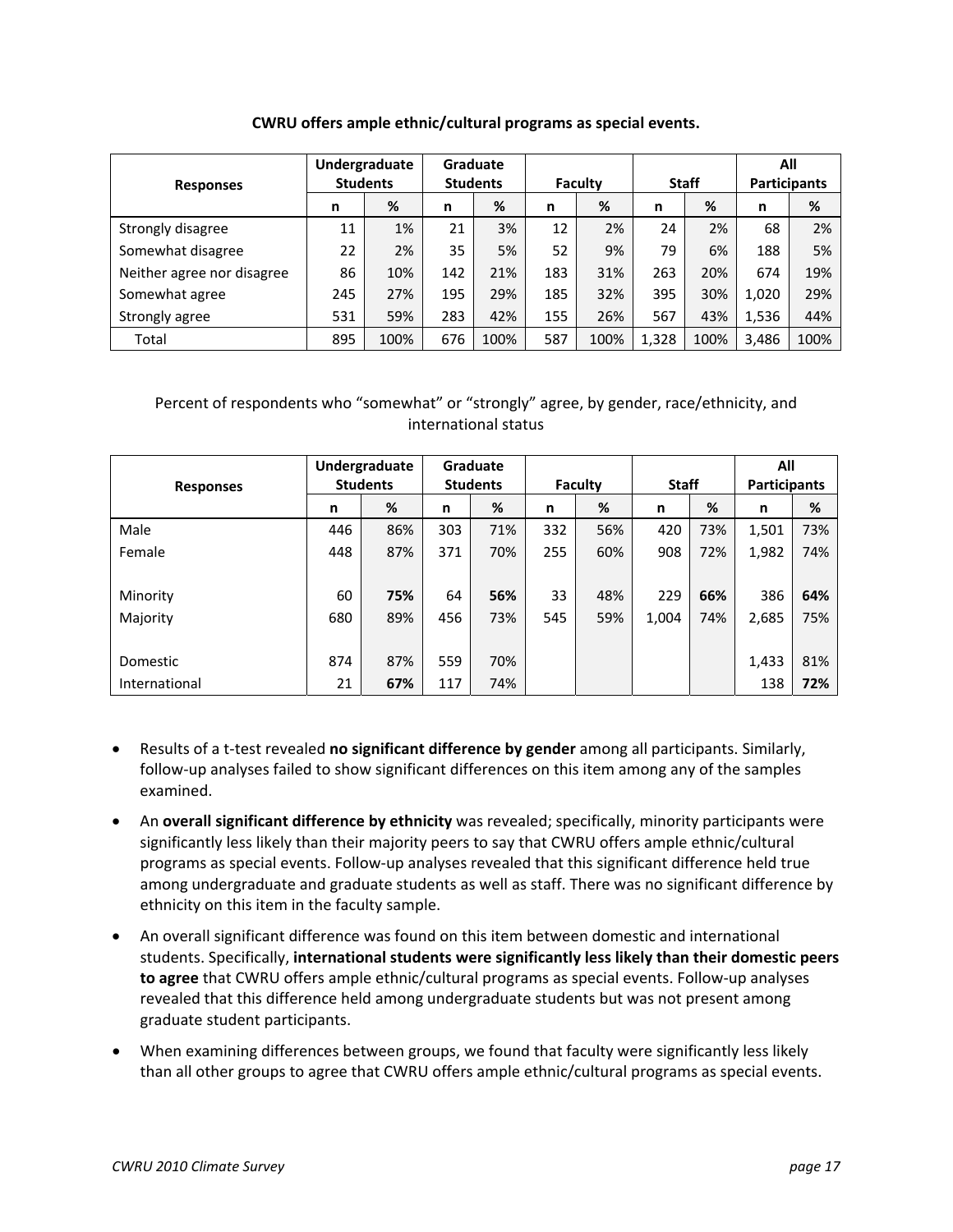#### **No one at CWRU harasses me.**

|                            |     | Undergraduate   |     | Graduate        |     |         |       |              |       | All                 |
|----------------------------|-----|-----------------|-----|-----------------|-----|---------|-------|--------------|-------|---------------------|
| <b>Responses</b>           |     | <b>Students</b> |     | <b>Students</b> |     | Faculty |       | <b>Staff</b> |       | <b>Participants</b> |
|                            | n   | %               | n   | %               | n   | %       | n     | %            | n     | %                   |
| Strongly disagree          | 25  | 3%              | 12  | 2%              | 36  | 6%      | 61    | 5%           | 134   | 4%                  |
| Somewhat disagree          | 79  | 9%              | 33  | 5%              | 54  | 9%      | 106   | 8%           | 272   | 8%                  |
| Neither agree nor disagree | 89  | 10%             | 38  | 5%              | 50  | 8%      | 121   | 9%           | 298   | 8%                  |
| Somewhat agree             | 184 | 21%             | 107 | 15%             | 79  | 13%     | 162   | 12%          | 532   | 15%                 |
| Strongly agree             | 510 | 57%             | 507 | 73%             | 392 | 64%     | 889   | 66%          | 2,298 | 65%                 |
| Total                      | 887 | 100%            | 697 | 100%            | 611 | 100%    | 1,339 | 100%         | 3,534 | 100%                |

| <b>Responses</b> |     | Undergraduate<br><b>Students</b> |     | Graduate<br><b>Students</b> |     | <b>Faculty</b> | <b>Staff</b> |     | All<br><b>Participants</b> |     |
|------------------|-----|----------------------------------|-----|-----------------------------|-----|----------------|--------------|-----|----------------------------|-----|
|                  | n   | %                                | n   | %                           | n   | %              | n            | %   | n                          | %   |
| Male             | 447 | 81%                              | 314 | 89%                         | 345 | 79%            | 428          | 82% | 1,534                      | 82% |
| Female           | 440 | 76%                              | 381 | 87%                         | 266 | 74%            | 911          | 77% | 1,998                      | 78% |
|                  |     |                                  |     |                             |     |                |              |     |                            |     |
| Minority         | 58  | 60%                              | 61  | 82%                         | 33  | 73%            | 225          | 70% | 377                        | 71% |
| Majority         | 681 | 79%                              | 473 | 88%                         | 567 | 78%            | 1,017        | 80% | 2,738                      | 81% |
|                  |     |                                  |     |                             |     |                |              |     |                            |     |
| Domestic         | 868 | 78%                              | 573 | 87%                         |     |                |              |     | 1,441                      | 82% |
| International    | 19  | 84%                              | 124 | 91%                         |     |                |              |     | 143                        | 90% |

- Results of a t-test revealed an overall significant difference by gender. Specifically, women were significantly less likely than their male peers to say that no one at CWRU harasses them. Follow‐up analyses revealed **significant differences by gender among the faculty** sample. No significant differences by gender were found on this item in the undergraduate, graduate or staff samples.
- An overall significant difference by ethnicity was revealed; specifically, minority participants were significantly less likely than their majority peers to say that no one at CWRU harasses them. Follow‐ up analyses revealed **a significant difference on this item by ethnicity in the undergraduate and staff** samples. No significant differences by ethnicity were found on this item in the graduate or faculty samples.
- **No significant differences** were found between domestic and international students in any of the above groupings.
- When comparing differences between groups, we found that graduate students were significantly more likely than all other groups to agree that no one at CWRU harasses them.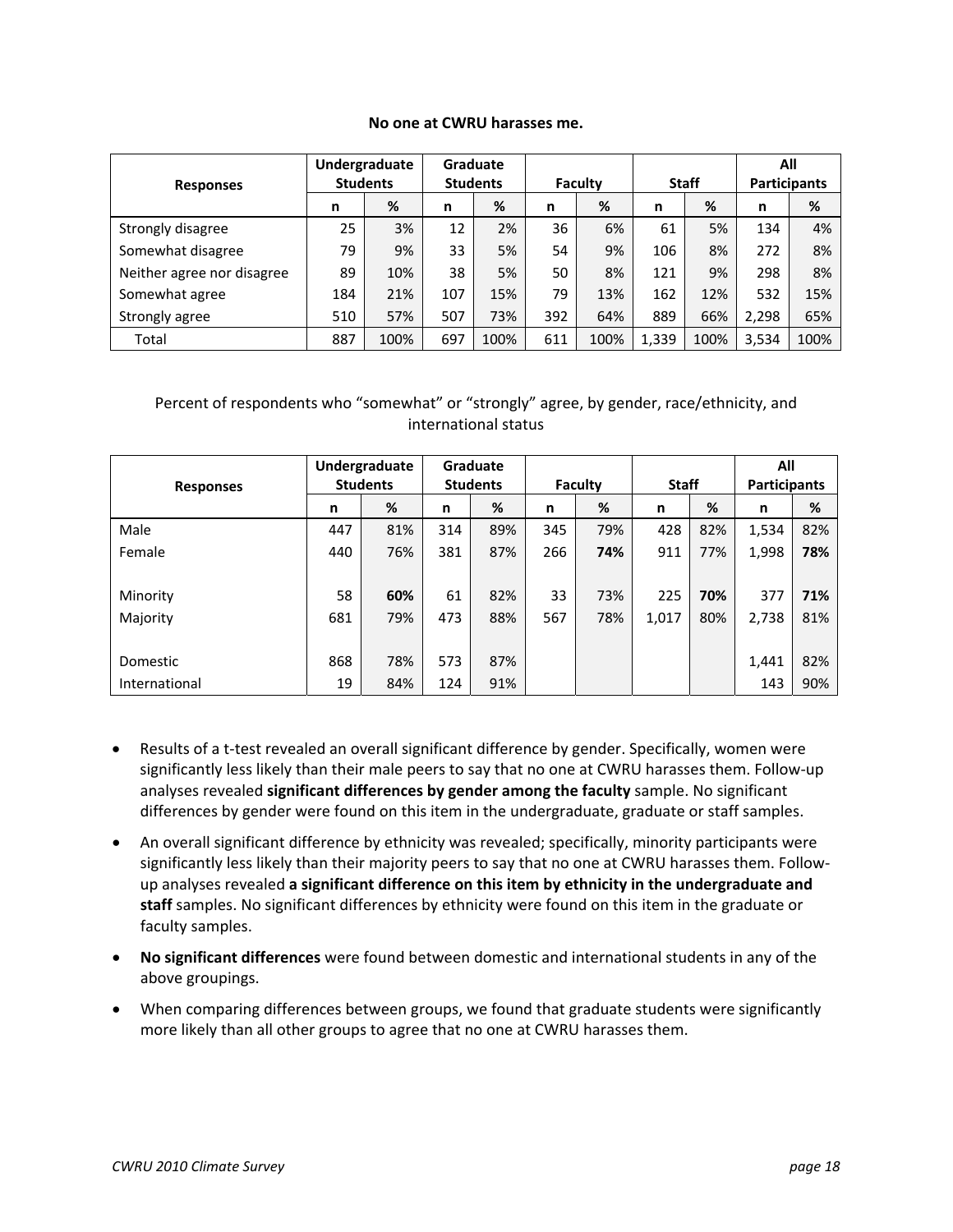### **CWRU helps students understand the detrimental effects of discrimination.**

|                            |     | Undergraduate   |     | Graduate        |     |         |   |              |       | All                 |
|----------------------------|-----|-----------------|-----|-----------------|-----|---------|---|--------------|-------|---------------------|
| <b>Responses</b>           |     | <b>Students</b> |     | <b>Students</b> |     | Faculty |   | <b>Staff</b> |       | <b>Participants</b> |
|                            | n   | %               | n   | %               | n   | %       | n | %            | n     | %                   |
| Strongly disagree          | 39  | 4%              | 26  | 4%              | 9   | 2%      |   |              | 74    | 3%                  |
| Somewhat disagree          | 142 | 16%             | 85  | 12%             | 32  | 6%      |   |              | 259   | 12%                 |
| Neither agree nor disagree | 230 | 26%             | 211 | 31%             | 197 | 35%     |   |              | 638   | 30%                 |
| Somewhat agree             | 263 | 29%             | 189 | 27%             | 183 | 33%     |   |              | 635   | 30%                 |
| Strongly agree             | 220 | 25%             | 179 | 26%             | 136 | 24%     |   |              | 535   | 25%                 |
| Total                      | 894 | 100%            | 690 | 100%            | 557 | 100%    |   |              | 2,141 | 100%                |

| <b>Responses</b> |     | Undergraduate<br><b>Students</b> |     | Graduate<br><b>Students</b> |     | Faculty |   | <b>Staff</b> | All<br><b>Participants</b> |     |
|------------------|-----|----------------------------------|-----|-----------------------------|-----|---------|---|--------------|----------------------------|-----|
|                  | n   | %                                | n   | %                           | n   | %       | n | %            | n                          | %   |
| Male             | 449 | 56%                              | 308 | 56%                         | 316 | 59%     |   |              | 1,073                      | 57% |
| Female           | 444 | 52%                              | 380 | 51%                         | 241 | 54%     |   |              | 1,065                      | 52% |
|                  |     |                                  |     |                             |     |         |   |              |                            |     |
| Minority         | 60  | 35%                              | 67  | 39%                         | 29  | 48%     |   |              | 156                        | 39% |
| Majority         | 681 | 55%                              | 463 | 56%                         | 518 | 58%     |   |              | 1,662                      | 56% |
|                  |     |                                  |     |                             |     |         |   |              |                            |     |
| Domestic         | 873 | 54%                              | 571 | 53%                         |     |         |   |              | 1,444                      | 54% |
| International    | 21  | 57%                              | 119 | 55%                         |     |         |   |              | 140                        | 56% |

- Results of a t-test revealed an overall significant difference by gender. Specifically, women were significantly less likely than their male peers to say that CWRU helps students understand the detrimental effects of discrimination. Follow‐up analyses revealed **significant differences by gender among the faculty** sample. No significant differences by gender were found on this item in the undergraduate or graduate samples. Staff members were not asked this question.
- An overall significant difference by ethnicity was revealed; specifically, minority participants were significantly less likely than their majority peers to say that CWRU helps students understand the detrimental effects of discrimination. Follow‐up analyses revealed **a significant difference on this item by ethnicity in the undergraduate and graduate student** samples. No significant differences by ethnicity were found on this item in faculty sample. Staff members were not asked this question.
- **No significant differences** were found between domestic and international students in any of the above groupings.
- When comparing differences between groups, we found that undergraduate students were significantly less likely than faculty to agree that CWRU helps students understand the detrimental effects of discrimination.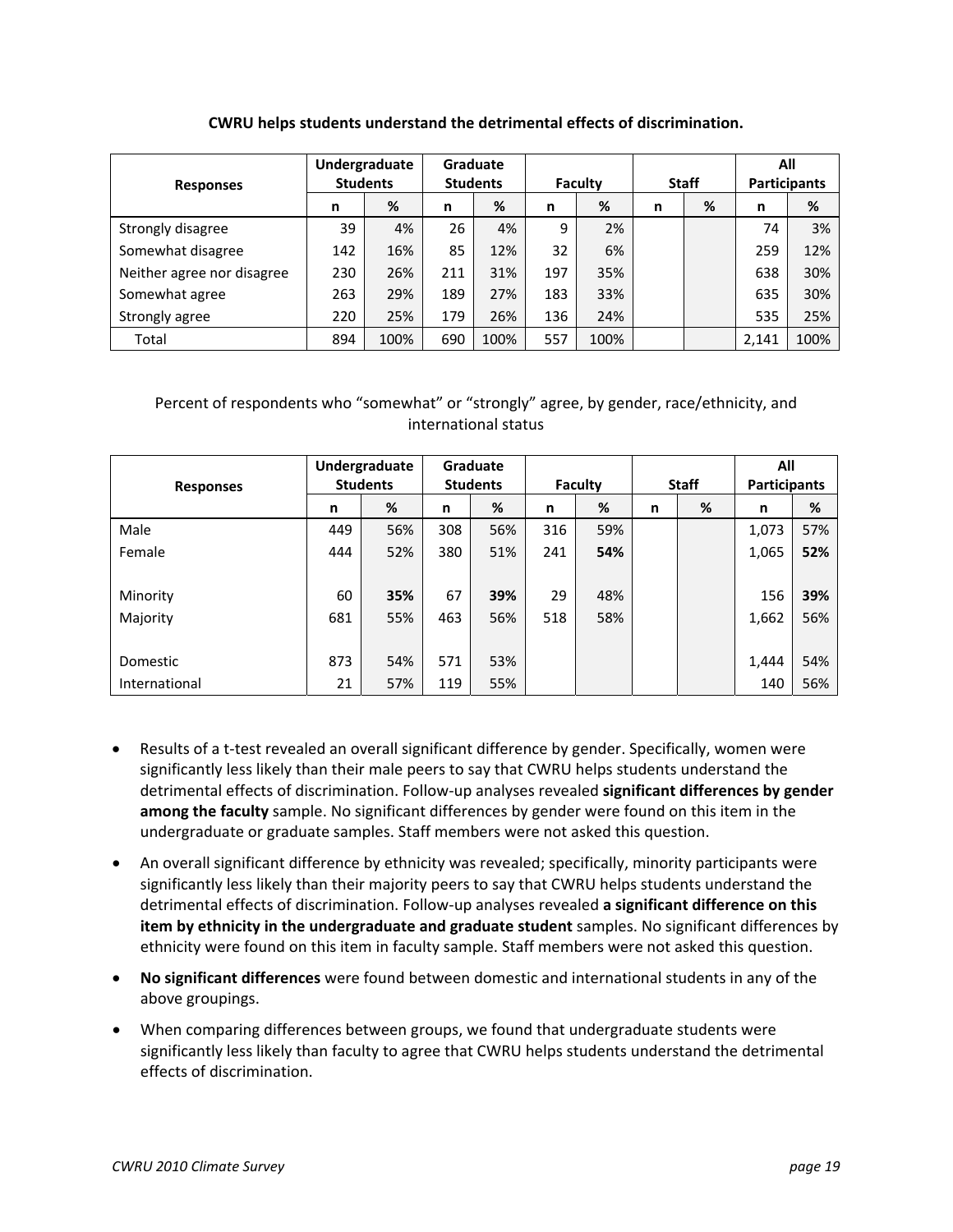### **Classes/programs in my field of study adequately discuss cultural diversity.**

|                            |     | Undergraduate   |     | Graduate        |     |         |   |              | All   |                     |
|----------------------------|-----|-----------------|-----|-----------------|-----|---------|---|--------------|-------|---------------------|
| <b>Responses</b>           |     | <b>Students</b> |     | <b>Students</b> |     | Faculty |   | <b>Staff</b> |       | <b>Participants</b> |
|                            | n   | %               | n   | %               | n   | %       | n | %            | n     | %                   |
| Strongly disagree          | 85  | 10%             | 53  | 8%              | 31  | 6%      |   |              | 169   | 9%                  |
| Somewhat disagree          | 152 | 18%             | 88  | 14%             | 71  | 14%     |   |              | 311   | 16%                 |
| Neither agree nor disagree | 156 | 19%             | 99  | 15%             | 135 | 26%     |   |              | 390   | 20%                 |
| Somewhat agree             | 206 | 25%             | 187 | 29%             | 132 | 25%     |   |              | 525   | 26%                 |
| Strongly agree             | 225 | 27%             | 212 | 33%             | 152 | 29%     |   |              | 589   | 30%                 |
| Total                      | 824 | 100%            | 639 | 100%            | 521 | 100%    |   |              | 1,984 | 100%                |

|                  |     | Undergraduate   |     | Graduate        |     |         |   |              | All                 |     |
|------------------|-----|-----------------|-----|-----------------|-----|---------|---|--------------|---------------------|-----|
| <b>Responses</b> |     | <b>Students</b> |     | <b>Students</b> |     | Faculty |   | <b>Staff</b> | <b>Participants</b> |     |
|                  | n   | %               | n   | %               | n   | %       | n | %            | n                   | %   |
| Male             | 398 | 46%             | 266 | 61%             | 285 | 52%     |   |              | 949                 | 52% |
| Female           | 425 | 59%             | 371 | 64%             | 236 | 58%     |   |              | 1,032               | 60% |
|                  |     |                 |     |                 |     |         |   |              |                     |     |
| Minority         | 59  | 49%             | 63  | 57%             | 30  | 53%     |   |              | 152                 | 53% |
| Majority         | 623 | 53%             | 431 | 67%             | 483 | 55%     |   |              | 1,537               | 57% |
|                  |     |                 |     |                 |     |         |   |              |                     |     |
| Domestic         | 805 | 52%             | 528 | 65%             |     |         |   |              | 1,333               | 57% |
| International    | 19  | 74%             | 111 | 51%             |     |         |   |              | 130                 | 55% |

- Results of a t-test revealed no overall significant difference by gender. That said, follow-up analyses revealed that **female undergraduate students were significantly more likely than their male peers** to say that classes/programs in their field of study adequately discuss cultural diversity. Differences did not exist by gender in the graduate or faculty samples. Staff members were not asked this question.
- No overall significant difference by ethnicity was revealed. Follow‐up analyses revealed that, **in the undergraduate and graduate student samples, minority students were significantly less likely** than were their majority peers to say that classes/programs in their field adequately discuss cultural diversity. No significant difference by ethnicity exits in the faculty population. Staff members were not asked this question.
- No overall significant difference was revealed between domestic and international students. That said, **international graduate students were significantly less likely than their domestic peers to agree** that classes/programs in their field of study adequately discuss cultural diversity. That difference did not hold among undergraduate students.
- When comparing differences between groups, we found that undergraduate students were significantly less likely than graduate students or faculty to agree that classes/programs in their field of study adequately discuss cultural diversity.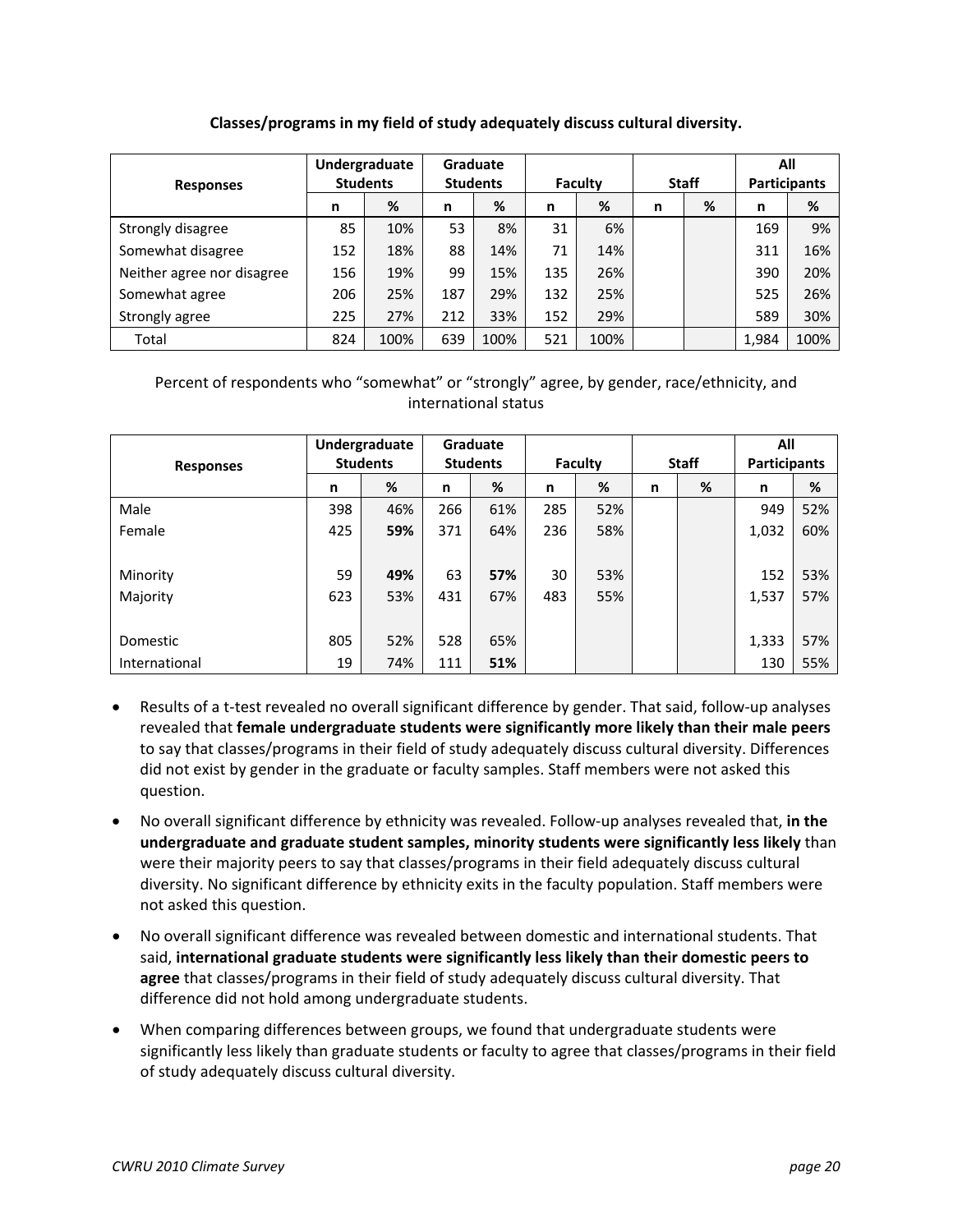### **Classes/programs in my field of study adequately discuss women's and men's issues.**

|                            |     | Undergraduate   |     | Graduate        |     |         |   |              |       | All                 |
|----------------------------|-----|-----------------|-----|-----------------|-----|---------|---|--------------|-------|---------------------|
| <b>Responses</b>           |     | <b>Students</b> |     | <b>Students</b> |     | Faculty |   | <b>Staff</b> |       | <b>Participants</b> |
|                            | n   | %               | n   | %               | n   | %       | n | %            | n     | %                   |
| Strongly disagree          | 98  | 12%             | 56  | 9%              | 35  | 7%      |   |              | 189   | 10%                 |
| Somewhat disagree          | 171 | 21%             | 101 | 16%             | 68  | 13%     |   |              | 340   | 17%                 |
| Neither agree nor disagree | 167 | 20%             | 110 | 17%             | 137 | 27%     |   |              | 414   | 21%                 |
| Somewhat agree             | 187 | 23%             | 167 | 26%             | 137 | 27%     |   |              | 491   | 25%                 |
| Strongly agree             | 195 | 24%             | 198 | 31%             | 138 | 27%     |   |              | 531   | 27%                 |
| Total                      | 818 | 100%            | 632 | 100%            | 515 | 100%    |   |              | 1,965 | 100%                |

| <b>Responses</b> |     | Undergraduate<br><b>Students</b> |     | Graduate<br><b>Students</b> |     | <b>Faculty</b> |   | <b>Staff</b> | All<br><b>Participants</b> |     |
|------------------|-----|----------------------------------|-----|-----------------------------|-----|----------------|---|--------------|----------------------------|-----|
|                  |     |                                  |     |                             |     |                |   |              |                            |     |
|                  | n   | %                                | n   | %                           | n   | %              | n | %            | n                          | %   |
| Male             | 395 | 43%                              | 259 | 55%                         | 280 | 51%            |   |              | 934                        | 49% |
| Female           | 422 | 51%                              | 371 | 60%                         | 235 | 56%            |   |              | 1,028                      | 55% |
|                  |     |                                  |     |                             |     |                |   |              |                            |     |
| Minority         | 59  | 47%                              | 63  | 56%                         | 32  | 56%            |   |              | 154                        | 53% |
| Majority         | 620 | 46%                              | 430 | 63%                         | 476 | 54%            |   |              | 1,526                      | 53% |
|                  |     |                                  |     |                             |     |                |   |              |                            |     |
| Domestic         | 800 | 47%                              | 528 | 61%                         |     |                |   |              | 1,328                      | 52% |
| International    | 18  | 44%                              | 104 | 40%                         |     |                |   |              | 122                        | 41% |

- Results of a series of t‐tests revealed **no significant differences by gender** in any of the above groupings.
- No overall significant difference by ethnicity was revealed. Follow‐up analyses revealed that, **in the graduate student sample, minority students were significantly less likely** than were their majority peers to say that classes/programs in their field adequately discuss women's and men's issues. No significant difference by ethnicity exits in the undergraduate or faculty population. Staff members were not asked this question.
- No overall significant difference was revealed between domestic and international students. That said, **international graduate students were significantly less likely than their domestic peers to agree** that classes/programs in their field of study adequately discuss women's and men's issues. That difference did not hold among undergraduate students.
- When comparing differences between groups, we found that undergraduate students were significantly less likely than graduate students or faculty to agree that classes/programs in their field of study adequately discuss women's and men's issues.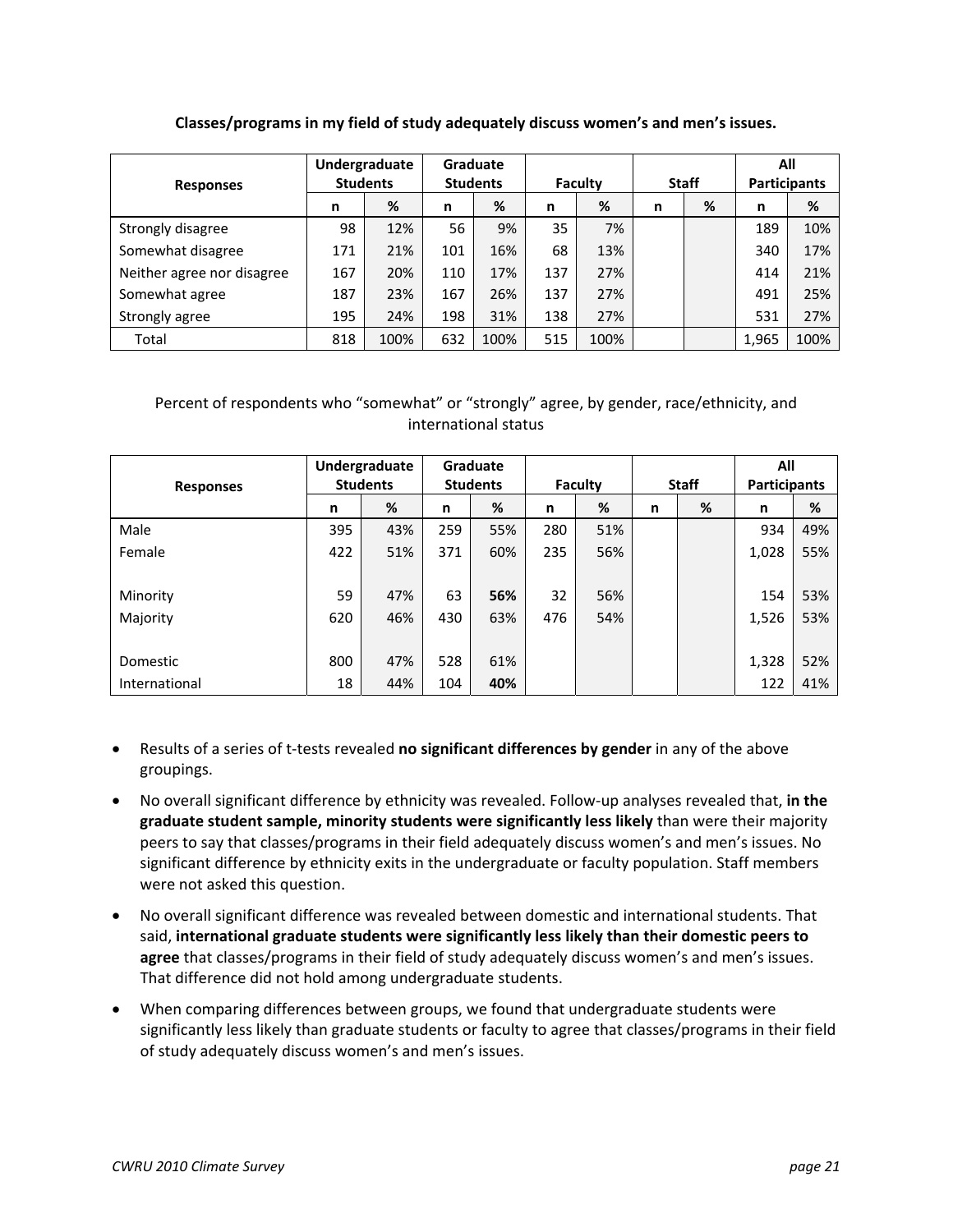**CWRU does a good job of making the campus accessible for individuals with physical disabilities.**

|                            |     | Undergraduate   |     | Graduate        |     |         |       |              | All   |                     |
|----------------------------|-----|-----------------|-----|-----------------|-----|---------|-------|--------------|-------|---------------------|
| <b>Responses</b>           |     | <b>Students</b> |     | <b>Students</b> |     | Faculty |       | <b>Staff</b> |       | <b>Participants</b> |
|                            | n   | %               | n   | %               | n   | %       | n     | %            | n     | %                   |
| Strongly disagree          | 26  | 3%              | 18  | 3%              | 23  | 4%      | 50    | 4%           | 117   | 4%                  |
| Somewhat disagree          | 76  | 10%             | 50  | 9%              | 67  | 12%     | 126   | 10%          | 319   | 10%                 |
| Neither agree nor disagree | 140 | 18%             | 122 | 21%             | 159 | 28%     | 227   | 19%          | 648   | 21%                 |
| Somewhat agree             | 290 | 38%             | 180 | 32%             | 175 | 31%     | 411   | 34%          | 1,056 | 34%                 |
| Strongly agree             | 225 | 30%             | 200 | 35%             | 140 | 25%     | 395   | 33%          | 960   | 31%                 |
| Total                      | 757 | 100%            | 570 | 100%            | 564 | 100%    | 1,209 | 100%         | 3,100 | 100%                |

|                  |     | Undergraduate   |     | Graduate        |     |         |     |              | All                 |     |
|------------------|-----|-----------------|-----|-----------------|-----|---------|-----|--------------|---------------------|-----|
| <b>Responses</b> |     | <b>Students</b> |     | <b>Students</b> |     | Faculty |     | <b>Staff</b> | <b>Participants</b> |     |
|                  | n   | %               | n   | %               | n   | %       | n   | %            | n                   | %   |
| Male             | 379 | 77%             | 271 | 72%             | 322 | 60%     | 382 | 73%          | 1,354               | 71% |
| Female           | 377 | 59%             | 298 | 61%             | 242 | 50%     | 827 | 64%          | 1,744               | 60% |
|                  |     |                 |     |                 |     |         |     |              |                     |     |
| Minority         | 46  | 65%             | 48  | 54%             | 29  | 66%     | 215 | 69%          | 338                 | 66% |
| Majority         | 580 | 69%             | 394 | 67%             | 525 | 56%     | 913 | 65%          | 2,412               | 64% |
|                  |     |                 |     |                 |     |         |     |              |                     |     |
| Domestic         | 739 | 68%             | 476 | 64%             |     |         |     |              | 1,215               | 67% |
| International    | 18  | 61%             | 94  | 79%             |     |         |     |              | 112                 | 76% |

- Results of a series of t‐tests revealed **a significant difference by gender**. Specifically, female participants were significantly less likely than their male peers to agree that CWRU does a good job of making the campus accessible for individuals with physical disabilities. Follow‐up analyses revealed that this difference held across all groups surveyed.
- There were **no significant differences by ethnicity** in any of the above groupings.
- No overall significant difference was revealed between domestic and international students. That said, **international graduate students were significantly more likely** than their domestic peers to say that CWRU does a good job of making the campus accessible for individuals with disabilities. That difference did not hold among undergraduate students.
- When examining differences between groups, we found that faculty were significantly less likely than all other groups to agree that CWRU does a good job of making the campus accessible for individuals with physical disabilities.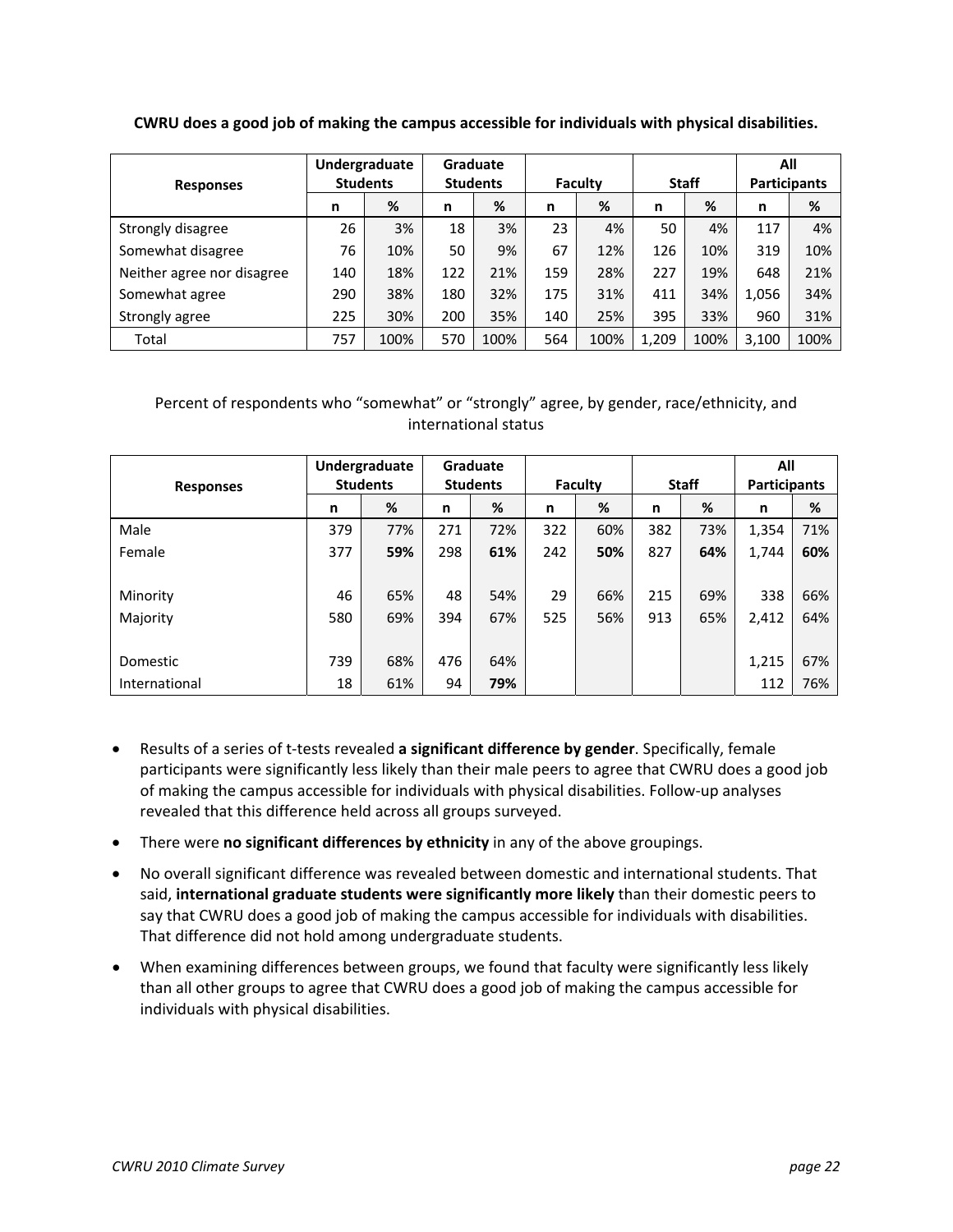| A diversity of students enriches the CWRU environment. |  |  |  |
|--------------------------------------------------------|--|--|--|
|--------------------------------------------------------|--|--|--|

|                            | Undergraduate |                 |     | Graduate        |     |         |   |              | All                 |      |
|----------------------------|---------------|-----------------|-----|-----------------|-----|---------|---|--------------|---------------------|------|
| <b>Responses</b>           |               | <b>Students</b> |     | <b>Students</b> |     | Faculty |   | <b>Staff</b> | <b>Participants</b> |      |
|                            | n             | %               | n   | %               | n   | %       | n | %            | n                   | %    |
| Strongly disagree          | 23            | 3%              | 16  | 2%              | 5   | 1%      |   |              | 44                  | 2%   |
| Somewhat disagree          | 59            | 7%              | 29  | 4%              | 20  | 3%      |   |              | 108                 | 5%   |
| Neither agree nor disagree | 92            | 10%             | 53  | 8%              | 71  | 12%     |   |              | 216                 | 10%  |
| Somewhat agree             | 266           | 30%             | 172 | 25%             | 118 | 19%     |   |              | 556                 | 25%  |
| Strongly agree             | 452           | 51%             | 423 | 61%             | 395 | 65%     |   |              | 1.270               | 58%  |
| Total                      | 892           | 100%            | 693 | 100%            | 609 | 100%    |   |              | 2,194               | 100% |

| <b>Responses</b> | Undergraduate<br><b>Students</b> |     | Graduate<br><b>Students</b> |     | <b>Faculty</b> |     | <b>Staff</b> |   | All<br><b>Participants</b> |     |
|------------------|----------------------------------|-----|-----------------------------|-----|----------------|-----|--------------|---|----------------------------|-----|
|                  | n                                | %   | n                           | %   | n              | %   | n            | % | n                          | %   |
| Male             | 451                              | 76% | 308                         | 82% | 345            | 83% |              |   | 1,104                      | 80% |
| Female           | 440                              | 85% | 383                         | 89% | 264            | 85% |              |   | 1,087                      | 86% |
|                  |                                  |     |                             |     |                |     |              |   |                            |     |
| Minority         | 60                               | 83% | 65                          | 75% | 32             | 88% |              |   | 157                        | 81% |
| Majority         | 683                              | 80% | 465                         | 88% | 566            | 85% |              |   | 1,714                      | 84% |
|                  |                                  |     |                             |     |                |     |              |   |                            |     |
| Domestic         | 872                              | 81% | 570                         | 86% |                |     |              |   | 1,442                      | 83% |
| International    | 20                               | 75% | 123                         | 86% |                |     |              |   | 143                        | 85% |

- Results of a series of t‐tests revealed **a significant difference by gender**. Specifically, female participants were significantly more likely than their male peers to agree that a diversity of students enriches the CWRU environment. Follow‐up analyses revealed that this difference held for undergraduate and graduate students but not for faculty. Staff were not asked this question.
- A **significant overall difference by ethnicity** was found for this item. Specifically, minority participants were significantly less likely than their majority peers to feel that a diversity of students enriches the CWRU environment. Follow‐up analyses revealed that this difference held for graduate students only. No significant difference by ethnicity was found among the undergraduate or faculty samples. Staff were not asked this question.
- **No significant differences** were found between domestic and international students in any of the above groupings.
- When comparing differences between groups, we found that undergraduate students were significantly less likely than graduate students or faculty to agree that a diversity of students enriches the CWRU environment.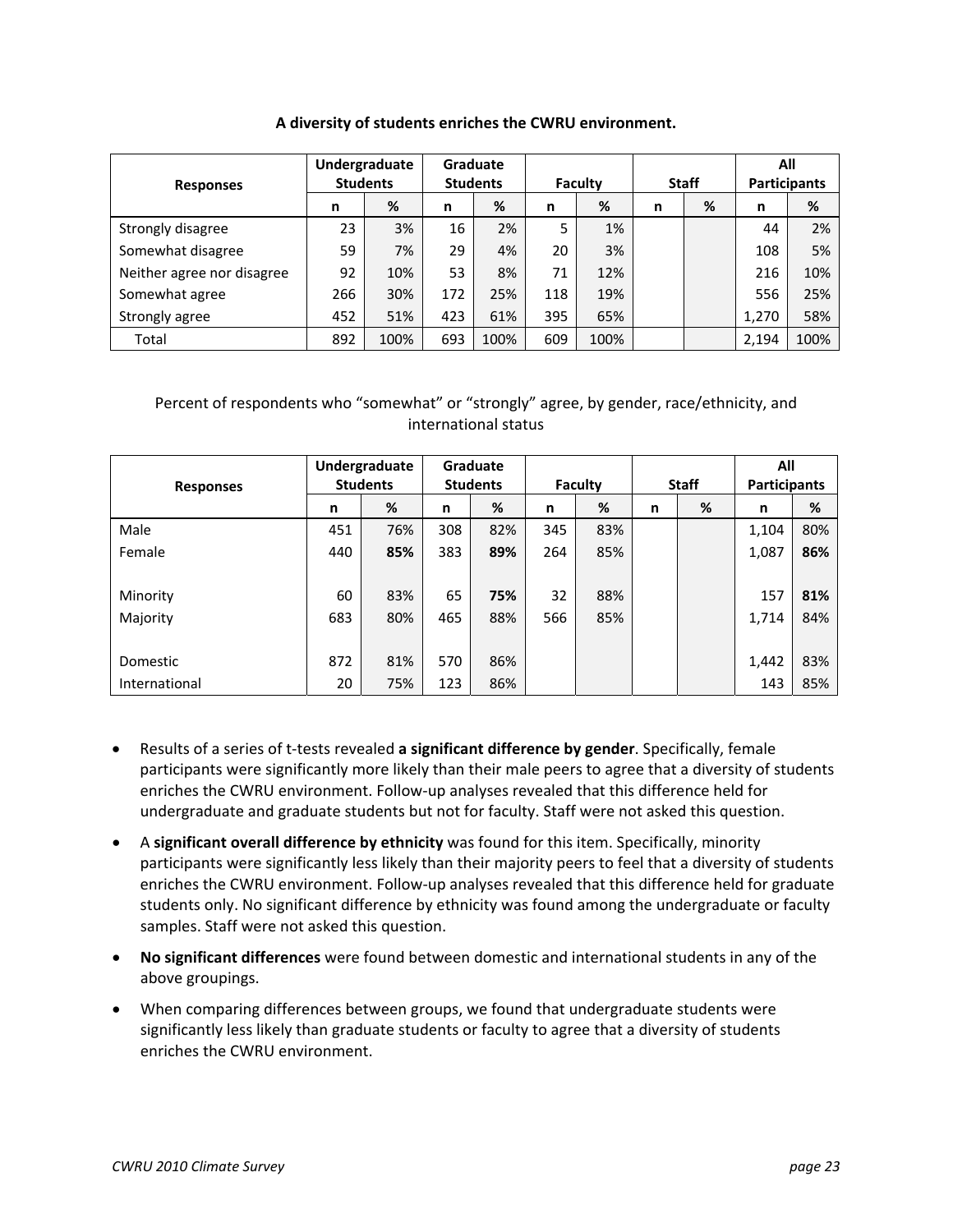**I see the value of having students from different racial, cultural, or ethnic backgrounds in classes.**

| <b>Responses</b>           | Undergraduate<br><b>Students</b> |      | Graduate<br><b>Students</b> |      | Faculty |      | <b>Staff</b> |   | All<br><b>Participants</b> |      |
|----------------------------|----------------------------------|------|-----------------------------|------|---------|------|--------------|---|----------------------------|------|
|                            | n                                | %    | n                           | %    | n       | %    | n            | % | n                          | %    |
| Strongly disagree          | 16                               | 2%   | 9                           | 1%   | 3       | 0%   |              |   | 28                         | 1%   |
| Somewhat disagree          | 34                               | 4%   |                             | 1%   | 7       | 1%   |              |   | 48                         | 2%   |
| Neither agree nor disagree | 66                               | 7%   | 36                          | 5%   | 30      | 5%   |              |   | 132                        | 6%   |
| Somewhat agree             | 187                              | 21%  | 102                         | 15%  | 87      | 14%  |              |   | 376                        | 17%  |
| Strongly agree             | 593                              | 66%  | 540                         | 78%  | 476     | 79%  |              |   | 1,609                      | 73%  |
| Total                      | 896                              | 100% | 694                         | 100% | 603     | 100% |              |   | 2,193                      | 100% |

|                  | Undergraduate |                 |                 | Graduate |         |      |              |   | All                 |     |
|------------------|---------------|-----------------|-----------------|----------|---------|------|--------------|---|---------------------|-----|
| <b>Responses</b> |               | <b>Students</b> | <b>Students</b> |          | Faculty |      | <b>Staff</b> |   | <b>Participants</b> |     |
|                  | n             | %               | n               | %        | n       | %    | n            | % | n                   | %   |
| Male             | 449           | 81%             | 307             | 88%      | 343     | 92%  |              |   | 1,099               | 86% |
| Female           | 446           | 94%             | 385             | 96%      | 260     | 95%  |              |   | 1,091               | 95% |
|                  |               |                 |                 |          |         |      |              |   |                     |     |
| Minority         | 59            | 95%             | 64              | 94%      | 31      | 100% |              |   | 154                 | 95% |
| Majority         | 684           | 86%             | 464             | 93%      | 561     | 93%  |              |   | 1,709               | 90% |
|                  |               |                 |                 |          |         |      |              |   |                     |     |
| Domestic         | 875           | 87%             | 569             | 93%      |         |      |              |   | 1,444               | 90% |
| International    | 21            | 76%             | 125             | 90%      |         |      |              |   | 146                 | 88% |

- Results of a series of t‐tests revealed **a significant difference by gender**. Specifically, female participants were significantly more likely than their male peers to agree that they value having students from different racial, cultural or ethnic backgrounds in their classes. Follow‐up analyses revealed that this difference held for undergraduate and graduate students, as well as for faculty. Staff were not asked this question.
- A **significant overall difference by ethnicity** was found for this item. Minority participants were significantly more likely than their majority peers to say they see the value of having students from different racial, cultural, or ethnic backgrounds in classes. Follow‐up analyses indicated that this difference held true among undergraduate students and faculty, but not among graduate students.
- A **significant overall difference was found between domestic and international students**. Specifically, international students were significantly less likely than their peers to agree that they see the value of having students from different racial, cultural or ethnic backgrounds in classes. Follow‐up analyses revealed that this difference held among graduate international and domestic students, but that there was no significant difference between the two groups in the undergraduate student sample.
- When comparing differences between groups, we found that undergraduate students were significantly less likely than graduate students or faculty to agree that they see the value of having students from different racial, cultural, or ethnic backgrounds in classes.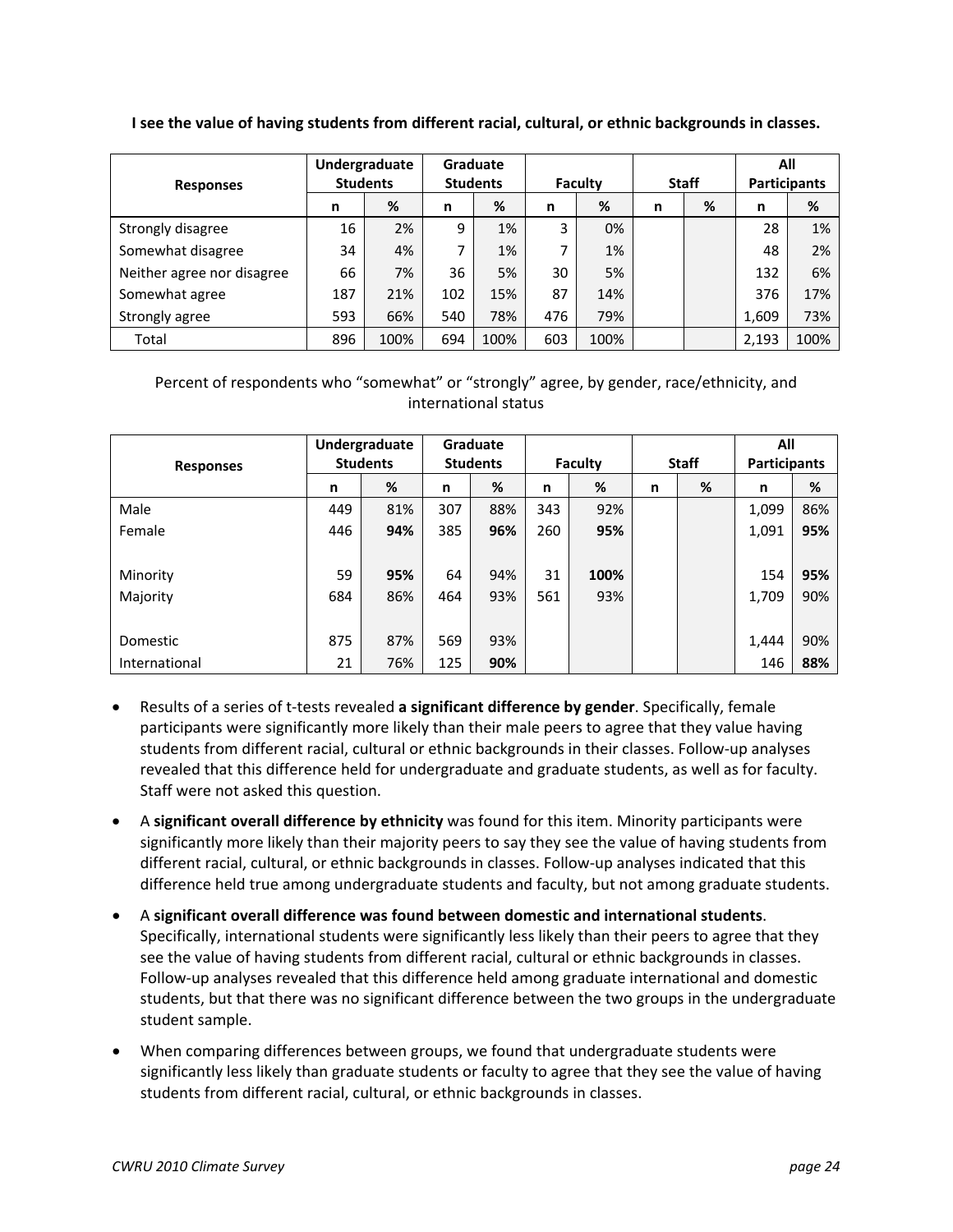#### **I am satisfied with the ratio of women and men faculty members.**

|                            | Undergraduate   |      |                 | Graduate |         |      |              |      |                     | All  |
|----------------------------|-----------------|------|-----------------|----------|---------|------|--------------|------|---------------------|------|
| <b>Responses</b>           | <b>Students</b> |      | <b>Students</b> |          | Faculty |      | <b>Staff</b> |      | <b>Participants</b> |      |
|                            | n               | %    | n               | %        | n       | %    | n            | %    | n                   | %    |
| Strongly disagree          | 24              | 3%   | 45              | 6%       | 76      | 13%  | 110          | 9%   | 255                 | 8%   |
| Somewhat disagree          | 84              | 10%  | 89              | 13%      | 135     | 22%  | 223          | 18%  | 531                 | 16%  |
| Neither agree nor disagree | 259             | 30%  | 139             | 20%      | 146     | 24%  | 359          | 30%  | 903                 | 27%  |
| Somewhat agree             | 241             | 28%  | 198             | 29%      | 132     | 22%  | 242          | 20%  | 813                 | 24%  |
| Strongly agree             | 267             | 31%  | 222             | 32%      | 117     | 19%  | 276          | 23%  | 882                 | 26%  |
| Total                      | 875             | 100% | 693             | 100%     | 606     | 100% | 1,210        | 100% | 3,384               | 100% |

| <b>Responses</b> | Undergraduate<br><b>Students</b> |     | Graduate<br><b>Students</b> |     | Faculty |     | <b>Staff</b> |     | All<br><b>Participants</b> |     |
|------------------|----------------------------------|-----|-----------------------------|-----|---------|-----|--------------|-----|----------------------------|-----|
|                  | n                                | %   | n                           | %   | n       | %   | n            | %   | n                          | %   |
| Male             | 440                              | 59% | 303                         | 63% | 339     | 46% | 375          | 47% | 1,457                      | 54% |
| Female           | 434                              | 57% | 388                         | 59% | 267     | 34% | 835          | 41% | 1,924                      | 47% |
|                  |                                  |     |                             |     |         |     |              |     |                            |     |
| Minority         | 57                               | 51% | 64                          | 47% | 32      | 47% | 214          | 37% | 367                        | 42% |
| Majority         | 667                              | 58% | 463                         | 64% | 563     | 41% | 909          | 41% | 2,602                      | 50% |
|                  |                                  |     |                             |     |         |     |              |     |                            |     |
| Domestic         | 854                              | 58% | 568                         | 60% |         |     |              |     | 1,422                      | 59% |
| International    | 21                               | 57% | 125                         | 64% |         |     |              |     | 146                        | 63% |

- Results of a series of t‐tests revealed a **significant difference by gender**. Female participants were significantly less likely than their male peers to agree that they were satisfied with the ratio of women to men faculty members. This significant difference held across all groups surveyed.
- A **significant overall difference by ethnicity** was found for this item. Specifically, minority participants were significantly less likely than their majority peers to agree that they were satisfied with the ratio of women to men faculty members. Follow‐up analyses indicated that **this difference held true among graduate students** but that there was no significant difference by ethnicity on this item among undergraduate students, faculty, or staff.
- **No significant differences** were found between domestic and international students in any of the above groupings.
- When examining differences between groups, we found that faculty and staff were significantly less likely than were graduate and undergraduate students to agree that they were satisfied with the ratio of women and men faculty members.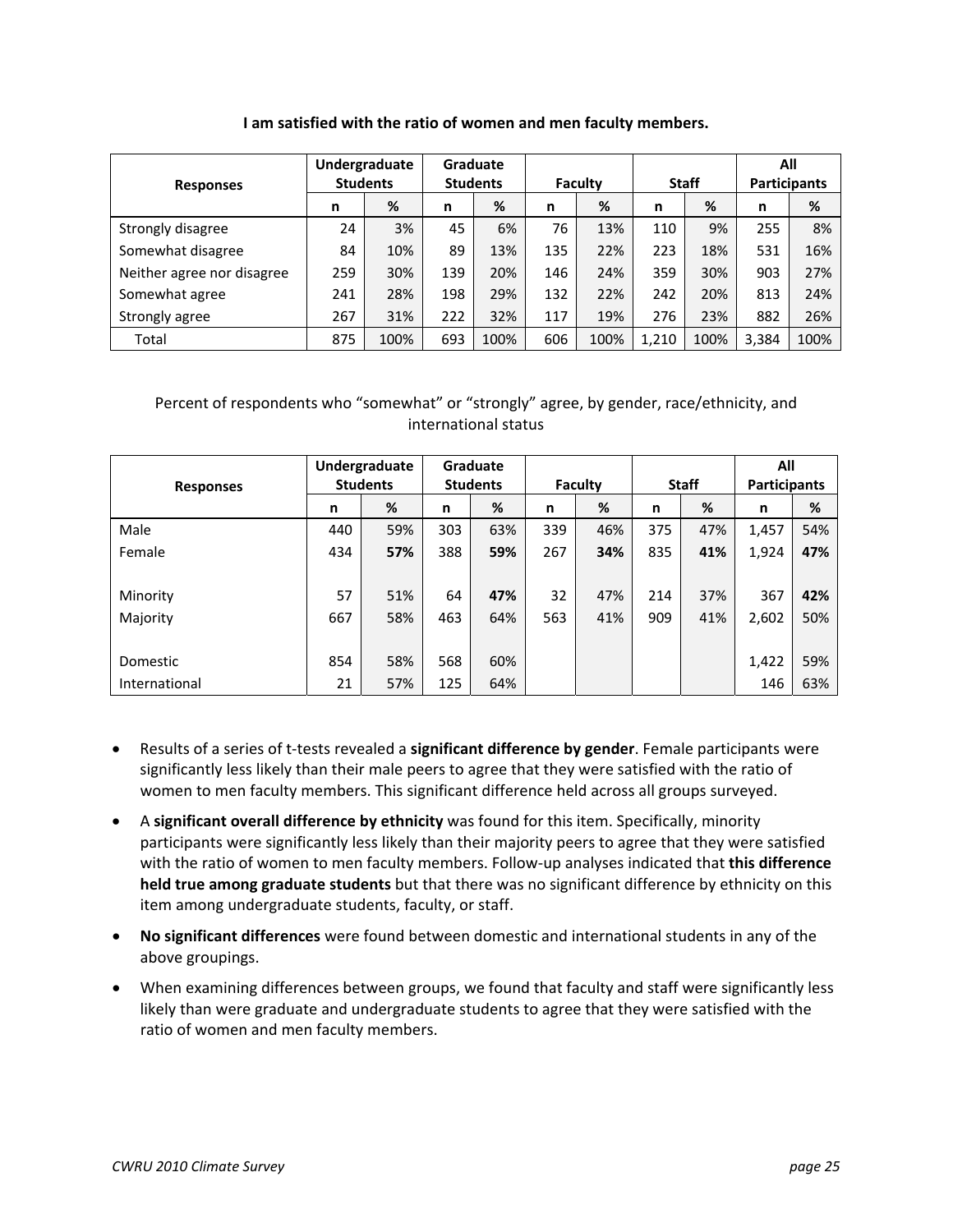#### **I am satisfied with the ratio of women and men staff members.**

|                            | Undergraduate   |      |     | Graduate        |     |         |       |              |                     | All  |
|----------------------------|-----------------|------|-----|-----------------|-----|---------|-------|--------------|---------------------|------|
| <b>Responses</b>           | <b>Students</b> |      |     | <b>Students</b> |     | Faculty |       | <b>Staff</b> | <b>Participants</b> |      |
|                            | n               | %    | n   | %               | n   | %       | n     | %            | n                   | %    |
| Strongly disagree          | 17              | 2%   | 18  | 3%              | 35  | 6%      | 88    | 7%           | 158                 | 4%   |
| Somewhat disagree          | 39              | 5%   | 54  | 8%              | 68  | 11%     | 176   | 13%          | 337                 | 10%  |
| Neither agree nor disagree | 293             | 34%  | 178 | 26%             | 219 | 37%     | 381   | 29%          | 1,071               | 31%  |
| Somewhat agree             | 228             | 27%  | 196 | 29%             | 153 | 26%     | 325   | 24%          | 902                 | 26%  |
| Strongly agree             | 281             | 33%  | 239 | 35%             | 118 | 20%     | 363   | 27%          | 1,001               | 29%  |
| Total                      | 858             | 100% | 685 | 100%            | 593 | 100%    | 1,333 | 100%         | 3,469               | 100% |

| <b>Responses</b> | Undergraduate<br><b>Students</b> |     | Graduate<br><b>Students</b> |     | <b>Faculty</b> |     | <b>Staff</b> |     | All<br><b>Participants</b> |     |
|------------------|----------------------------------|-----|-----------------------------|-----|----------------|-----|--------------|-----|----------------------------|-----|
|                  | n                                | %   | n                           | %   | n              | %   | n            | %   | n                          | %   |
|                  |                                  |     |                             |     |                |     |              |     |                            |     |
| Male             | 429                              | 59% | 302                         | 65% | 336            | 50% | 419          | 53% | 1,486                      | 57% |
| Female           | 428                              | 60% | 381                         | 62% | 257            | 40% | 914          | 51% | 1,980                      | 54% |
|                  |                                  |     |                             |     |                |     |              |     |                            |     |
| Minority         | 56                               | 50% | 64                          | 50% | 31             | 52% | 233          | 42% | 384                        | 45% |
| Majority         | 654                              | 60% | 458                         | 66% | 551            | 46% | 1,009        | 52% | 2,672                      | 55% |
|                  |                                  |     |                             |     |                |     |              |     |                            |     |
| Domestic         | 837                              | 59% | 563                         | 63% |                |     |              |     | 1,400                      | 61% |
| International    | 21                               | 57% | 122                         | 68% |                |     |              |     | 143                        | 66% |

- Results of a series of t‐tests revealed a **significant difference by gender**. Specifically, female participants were significantly less likely than their male peers to agree that they were satisfied with the ratio of women to men staff members. This **significant difference held for faculty and staff**; however, there was no significant difference by gender on this item for undergraduate and graduate students.
- A **significant overall difference by ethnicity** was found for this item. Minority participants were significantly less likely than their majority peers to agree that they were satisfied with the ratio of women to men staff members. Follow‐up analyses indicated that this **difference held true among undergraduate and graduate students and staff**. There was no significant difference by ethnicity on this item among faculty.
- **No significant differences** were found between domestic and international students in any of the above groupings.
- When examining differences between groups, we found that faculty and staff were significantly less likely than were graduate and undergraduate students to agree that they were satisfied with the ratio of women and men staff members.